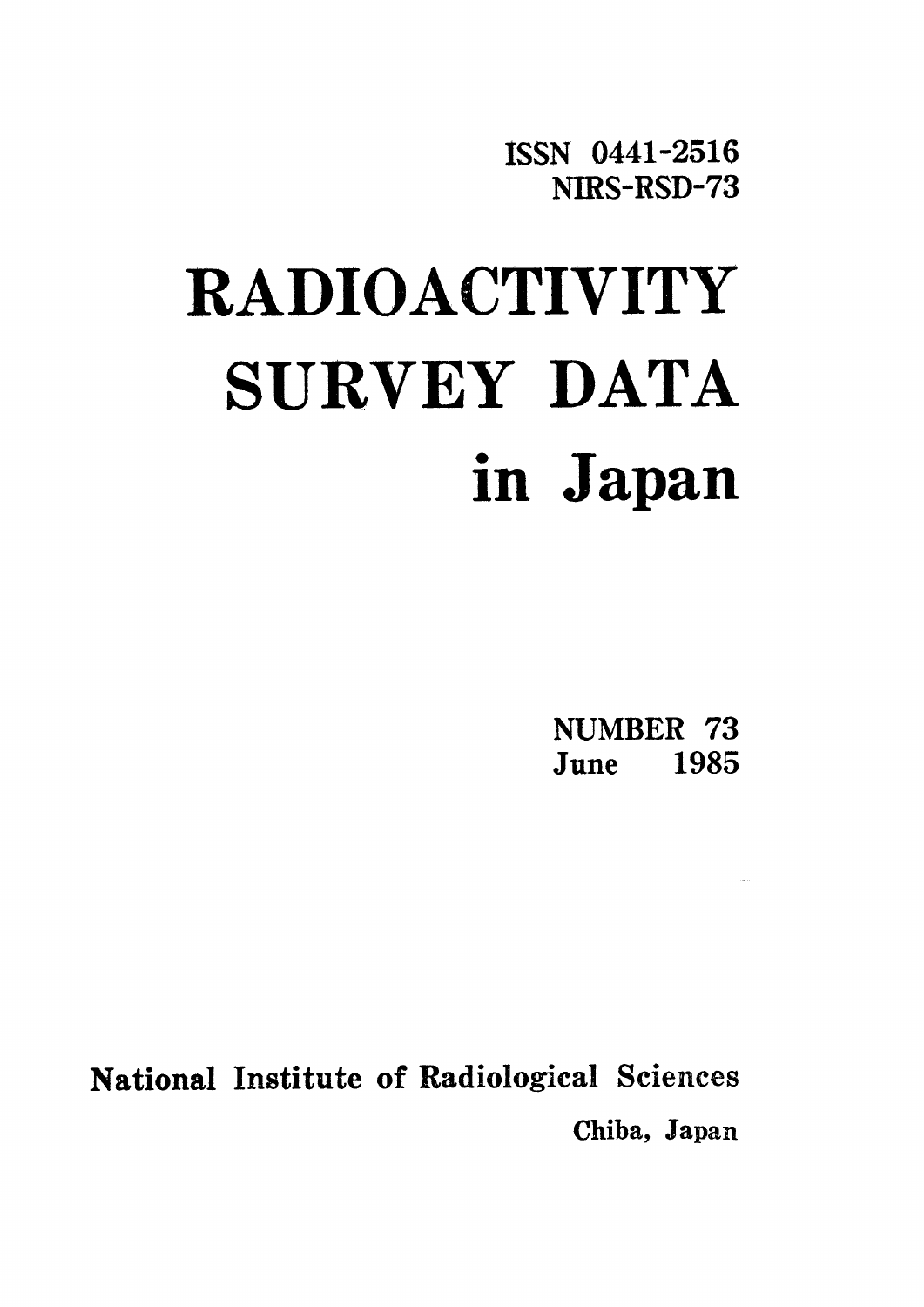# Radioactivity Survey Data in Japan

# Number 73

# **June 1985**

## **Contents**

|    |           |                                                                    | Page             |
|----|-----------|--------------------------------------------------------------------|------------------|
|    |           | (Japan Chemical Analysis Center)                                   | $\mathbf{1}$     |
| 1. |           |                                                                    | 1                |
| 2. |           |                                                                    | 3                |
| 3. |           |                                                                    | 3                |
| 4. |           |                                                                    | 4                |
| 5. |           |                                                                    | $\boldsymbol{A}$ |
| 6. |           |                                                                    | 5                |
|    | (1)       |                                                                    | 5                |
|    | $(2)-1$   | (producing districts)                                              | 8                |
|    | $-2$      | (consuming districts)                                              | 10               |
|    | $(3)-1$   | (producing districts for WHO program)                              |                  |
|    | $-2$      | (producing districts for domestic program)                         | 14               |
|    | $-3$      | (consuming districts)                                              | 16               |
|    | -4        | (powdered milk)                                                    | 18               |
|    | $(4) - 1$ | Strontium-90 and Cesium-137 in Vegetables<br>(producing districts) | 19               |
|    | $\cdot$   | Strontium-90 and Cesium-137 in Vegetables<br>(consuming districts) | 21               |
|    | (5)       | Strontium-90 and Cesium-137 in Tea (Japanese tea)                  | 23               |
|    | (6)       | Strontium-90 and Cesium-137 in Sea fish                            | 25               |
|    | (7)       |                                                                    | 27               |
|    | (8)       | Strontium-90 and Cesium-137 in Seaweeds                            | 29               |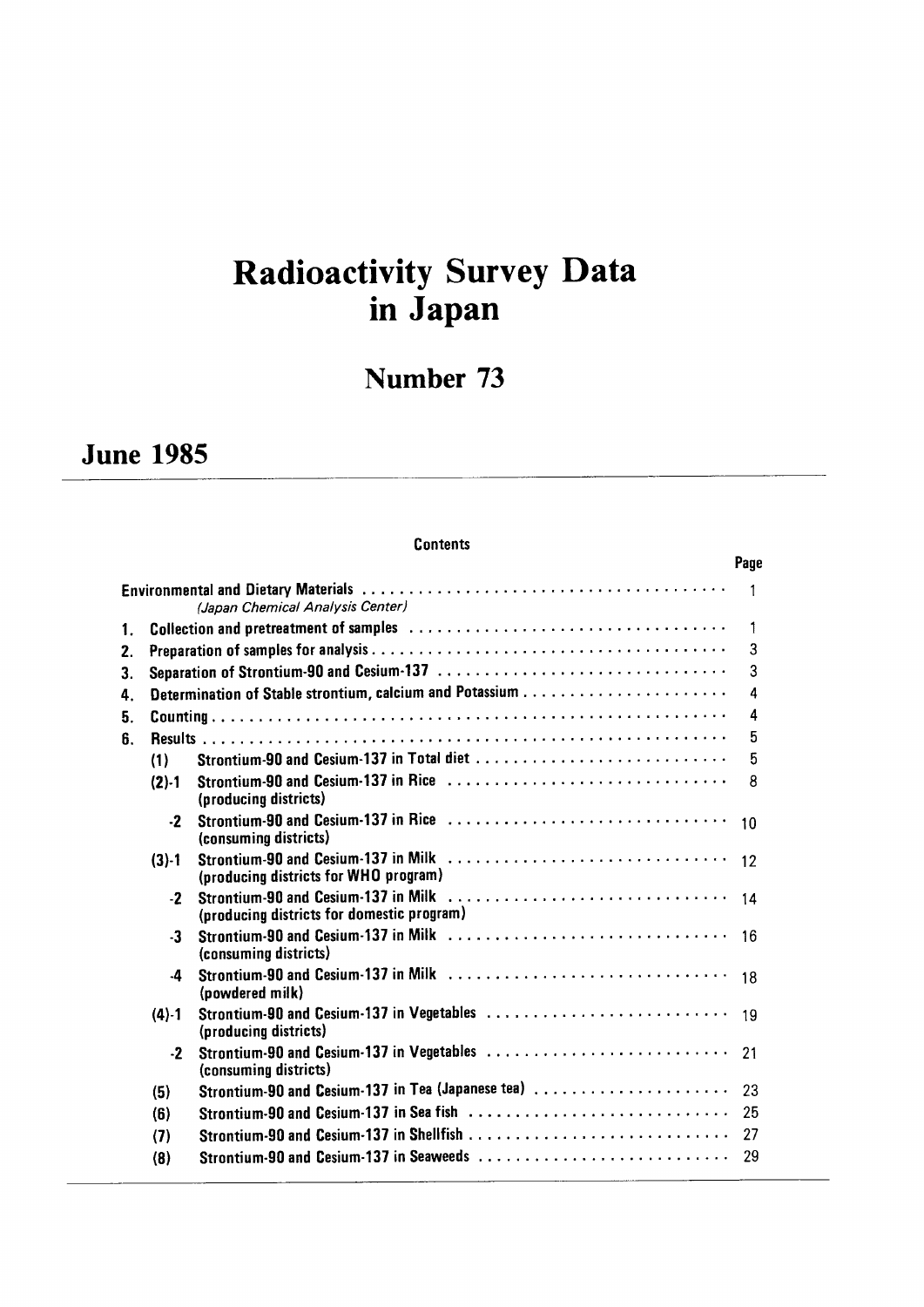#### **Environmental and Dietary Materials\***

(Japan Chemical Analysis Center)

**Collection and pretreatment of samples** 1.

Rain and dry fallout  $(1)$ 

Rain and dry fallout was collected monthly on a sampling tray, approximately 5000 cm<sup>2</sup> in area, which was filled with water to a depth of 1 cm at the beginning of every month.

The sample was filtered after strontium and cesium carriers were added. The tray was washed with  $5\ell$  of distilled water and the washing was combined to the filtrate. The sample was passed through a cation exchange column (500 m $\ell$  of Dowex 50W X8, 50  $\sim$ 100 mesh, Na form) at a rate of 80 ml/min.

#### Airborne dust  $(2)$

Airborne dust was collected by an electrostatic precipitator or a filter air sampler for every three months at a rate of more than 3000 m<sup>3</sup> per month. The sampling was done 1 to 1.5 meters above the ground.

Service water and freshwater  $(3)$ 

Service water, 1000 each, was collected at an intake of the water-treatment plant and at the tap after water was left running for five minutes. Water, to which added carriers of strontium and cesium immediately after sampling, was vigorously stirred and filtered. The subsequent process was the same as that described in the section (1). Freshwater was treated in the same way as the service water.

#### $(4)$ Soil

Soil was collected from the location in the spacious and flat area without past disturbance on the surface caused by duststorms, inflow and outflow due to precipitation, and so on. Any places located under trees in a forest, in a stony area or inside of river banks were avoided. Soil was taken from two layers of different depths, 0  $\sim$  5 cm and 5  $\sim$  20 cm. In the course of air-drying, lumps were crushed by hand, and roots of plants and pebbles were removed. The soil was then passed through a 2 mm sieve to remove small gravels.

#### Sea water  $(5)$

Sea water was collected at the fixed stations where the effect of terrestrial fresh water from rivers was expected to be negligibly small. A special consideration was also given to weather conditions. The sampling was carried out when there was no rainfall for the last few days. To prevent contamination, water samples were collected at the bow of a sampling boat just before she stood still by scooping surface water using a polyethylene bucket. Immediately after the collection, the samples were acidified to a pH lower than 3 by adding concentrated hydrochloric acid in a ratio of 1 m $\ell$  to 1  $\ell$  of sea water, and then stored in 20  $\ell$  polyethylene containers. The sampling equipments as well as containers were thoroughly rinsed with dilute hydrochloric acid and then with distilled water before use. Two hundred milliliters of sea water was also collected at the same stations for the determination of chlorinity.

#### $(6)$ Sea sediments

Sediment was collected in the same area as that for the sea water sample, taking the following criteria into account:

- The depth of water exceeds 1 m at low a. tide.
- No significant sedimental movement is  $\mathbf{b}$ . observed in the vicinity of concern.
- Mud. silt and fine sand are preferable. ċ.

A conventional sediment sampling device was used for collecting the top few centimeters of surface sediment. Approximately 4 kg of the sample in wet weight was spread on a large porcelain dish and dried in an electric oven at 105 to 110 °C to a constant weight.

**Total diet**  $(7)$ 

A full one day ordinary diet including three meals, water, tea and other in-between snacks for five persons was collected as a sample of "total diet". The sample in a large stainless steel pan was carbonized carefully by direct application of gas flame, and was transferred to a porcelain dish and then ashed at 500°C in an electric muffle furnace.

 $(8)$ **Rice** 

Polished rice was collected in producing districts at the harvest and in consuming areas when new crops were first put on sale. The sample was carbonized and ashed in a porcelain dish.

<sup>\*</sup> Samples were sent to the Center from 32 contracted prefectures.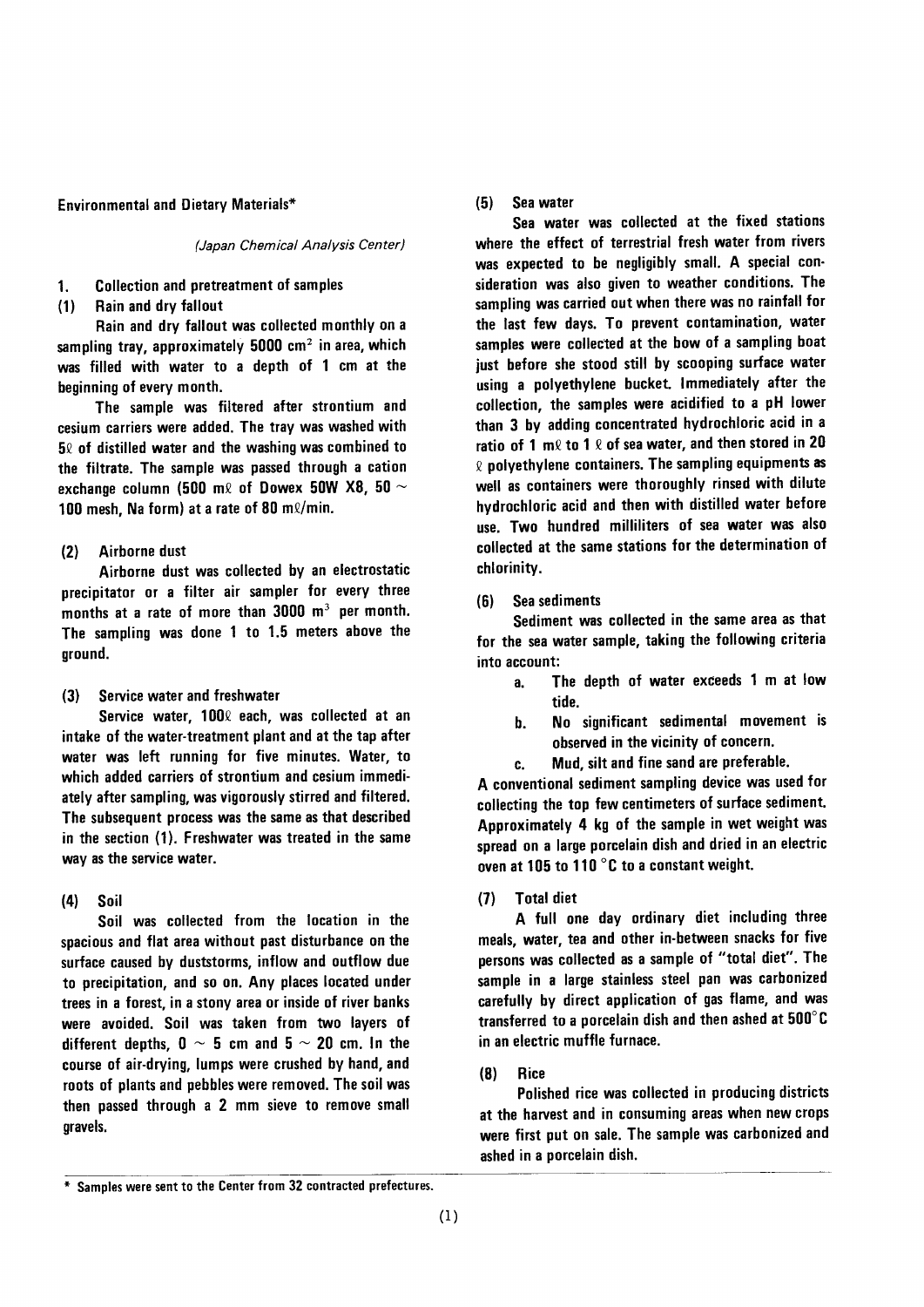#### $(9)$ **Milk**

Raw milk was collected in producing districts and commercial milk was purchased in consuming districts. Milk in a stainless steel pan or a porcelain dish was evaporated to dryness followed by carbonization and ashing.

#### (10) Vegetables

Spinach and Japanese radish were selected as the representatives for leaf vegetables and for non-starch roots, respectively. After removing soil, the edible part of vegetable sample was dried and carbonized in a stainless steel pan or a porcelain dish.

#### $(11)$  Tea

Five hundred grams of manufactured green tea was collected, carbonized and ashed in a stainless steel pan or a porcelain dish.

#### (12) Fish, shellfish and seaweeds

Sea fish and freshwater fish a.

Fish was rinsed with water and blotted with a filter paper. Only the edible part was used in case of larger sized fish, and the whole part was used in case of smaller ones. Each sample was weighed and placed in a stainless steel pan or a porcelain dish. After carbonized, the sample was ashed in an electric muffle furnace.

> **Shellfish**  $\mathbf{b}$ .

Approximately 4 kg of shellfish including the shells was collected or purchased. After removing the shells, it was treated in the same way as that for the sea fish.

#### **Seaweeds** c.

Edible seaweeds were collected and rinsed with water to remove sand and other adhering matters on the surface. These were removed of excess water, weighed, dried and ashed.

Table 1 shows detailes of sample collection.

| Sample                                      | Frequency of sampling                      | Quantity of sample         |
|---------------------------------------------|--------------------------------------------|----------------------------|
| $=$ Environmental materials $=$             |                                            |                            |
| (1) Rain and dry fallout                    |                                            |                            |
| for domestic program<br>1                   | monthly                                    |                            |
| for WHO program<br>2                        | monthly                                    |                            |
| Airborne dust<br>(2)                        | quarterly                                  | $>3000 \text{ m}^3$ /month |
| Service water and freshwater<br>(3)         |                                            |                            |
| Service water (sourse water)                | semiyearly (June and December)             | $100 \ell$                 |
| Service water (tap water)<br>$\overline{2}$ | semiyearly (June and December)             | $100 \ell$                 |
| Freshwater<br>3.                            | yearly (fishing season)                    | $100 \ell$                 |
| $(4)$ Soil                                  |                                            |                            |
| $0 \sim 5$ cm<br>T.                         | yearly (June or July)                      | $4$ kg                     |
| $5 \sim 20$ cm<br>$2^{\circ}$               | yearly (June or July)                      | 4 kg                       |
| (5) Sea water                               | yearly (July or August)                    | 40 R                       |
| (6) Sea sediments                           | yearly (July or August)                    | 4 <sub>kq</sub>            |
| $=$ Dietary materials $=$                   |                                            |                            |
| (7) Total diet                              | semiyearly (June, November or<br>December) | daily amount for 5 person  |
| $(8)$ Rice                                  |                                            |                            |
| producing districts                         | yearly (harvesting season)                 | 5 kg (polished rice)       |
| 2<br>consuming districts                    | yearly (harvesting season)                 | 5 kg (polished rice)       |
| Milk<br>(9)                                 |                                            |                            |
| producing districts for<br>1                | quarterly (February, May, August and       | 3 2                        |
| WHO program                                 | November)                                  |                            |
| producing districts for<br>domestic program | semiyearly (February and August)           | 3 l                        |

Table 1 Details of sample collection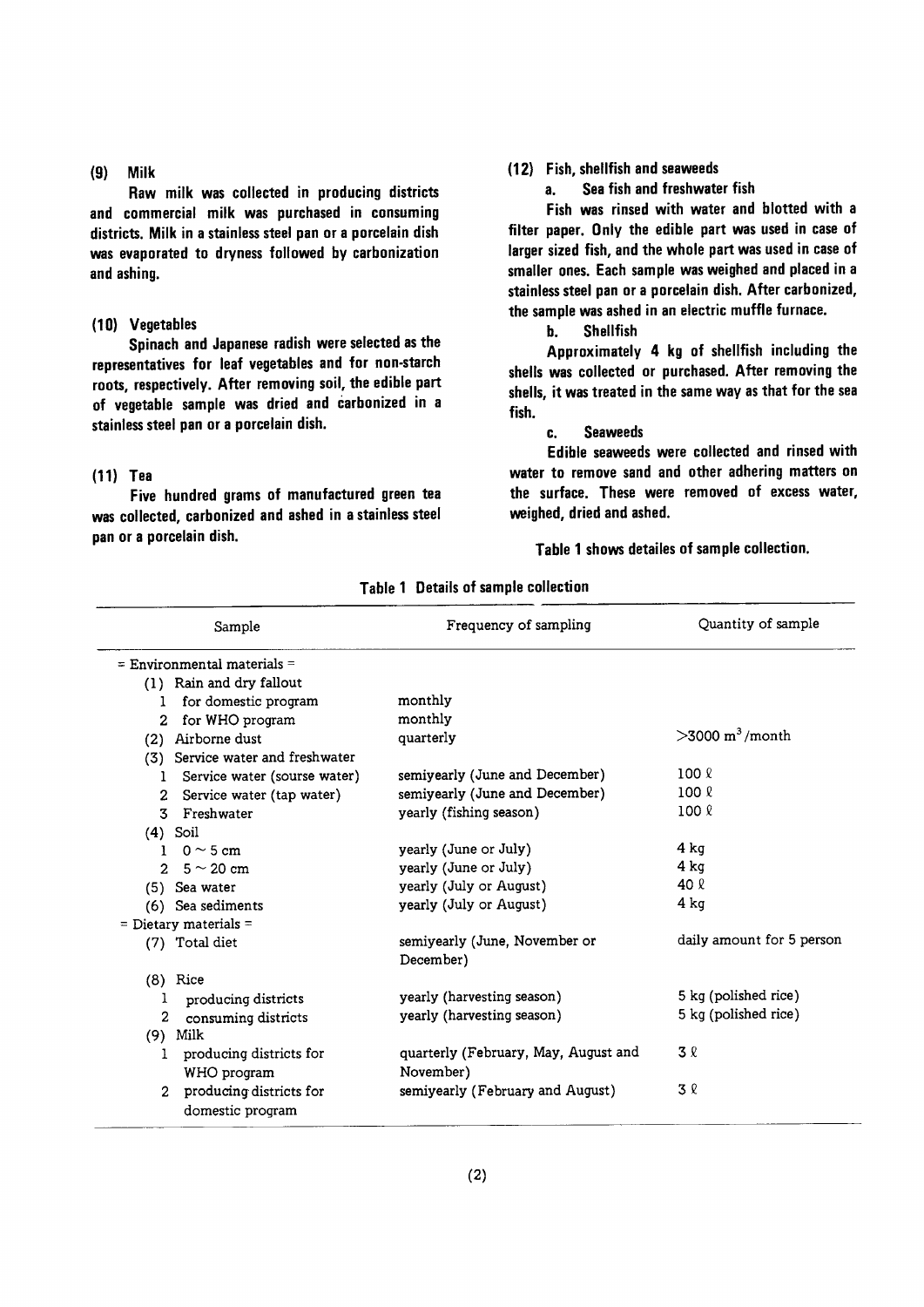|            | Sample                             | Frequency of sampling                | Quantity of sample       |  |  |
|------------|------------------------------------|--------------------------------------|--------------------------|--|--|
| 3          | consuming districts                | semiyearly (February and August)     | 3 l                      |  |  |
|            | powdered milk                      | semiyearly (April and October)       | $2 \sim 3$ kg            |  |  |
|            | (10) Vegetables                    |                                      |                          |  |  |
|            | producing districts                | yearly (harvesting season)           | 4 ka                     |  |  |
| $2 -$      | consuming districts                | yearly (harvesting season)           | 4 ka                     |  |  |
| $(11)$ Tea |                                    | yearly (the first harvesting season) | 500 g (manufactured tea) |  |  |
|            | (12) Fish, shellfish, and seaweeds |                                      |                          |  |  |
|            | Sea fish                           | yearly (fishing season)              | 4 ka                     |  |  |
|            | Freshwater fish                    | yearly (fishing season)              | 4 ka                     |  |  |
| З.         | Shellfish                          | yearly (fishing season)              | 4 ka                     |  |  |
| 4          | Seaweeds                           | yearly (fishing season)              | $2 \sim 3$ kg            |  |  |

- 2. Preparation of samples for analysis
- (1) Rain, service water and freshwater

Strontium and cesium were eluted with hydrochloric acid from the cation exchange column. The residue of rain sample on the filter paper was ashed in an electric muffle furnace and the ash was dissolved in hydrochloric acid. The insoluble part was filtered and washed. The filtrate and the washings were combined to the previous eluate and used for radiochemical analysis.

#### $(2)$  Soil

Air-dried soil was passed through a 20 mesh sieve. The sieved sample was heated, in the presence of strontium and cesium carriers, together with sodium hydroxide. The sample was then heated with hydrochloric acid and the insoluble part was filtered and washed. The combined solution of the filtrate and washings was used for radiochemical analysis.

 $(3)$ Sea sediments

After removal of pebbles, shells and other foreign matters, the sediment sample was dried in a hot-air oven and ground finely with a mortar. The sample was passed through a 20 mesh sieve. The further preparation of the sample was the same as that described in the section 2-(2).

#### $(4)$ Rice

The ashed sample was pulverlized with a porcelain mortar and passed through a 42 mesh sieve. The sieved sample to which both strontium and cesium carriers were added, was digested with hydrochloric acid by heating. After the sample was heated again with nitric acid to dryness, strontium and cesium were extracted with hydrochloric acid and water. The insoluble part was filtered and washed. The filtrate and washings were combined for subsequent radiochemical analysis.

(5) Airborne dust, diet, milk, vegetable, fish and shellfish, seaweeds, tea, and others

These ashed samples were treated with the same procedure as that described in the section 2-(4).

3. Separation of strontium-90 and cesium-137

#### (1) Strontium-90

Sample solutions, prepared as in the foregoing sections  $2-(1)$  through  $2-(5)$ , were neutralized with sodium hydroxide. After sodium carbonate was added, the precipitate of strontium and calcium carbonates was separated. The supernatant solution was retained for cesium-137 determination. The carbonates were dissolved in hydrochloric acid and calcium and strontium were precipitated as oxalates. The precipitate was dissolved in nitric acid and strontium was separated from calcium by successive fuming nitric acid separations. Iron scavenge was made after addition of ferric iron carrier followed by barium chromate separation after addition of barium carrier to remove radium, its daughters and lead. Strontium was recovered as carbonate, and the precipitate was dried and weighed to determine strontium recovery. The strontium carbonate was dissolved in hydrochloric acid and the iron carrier was added. The solution was allowed to stand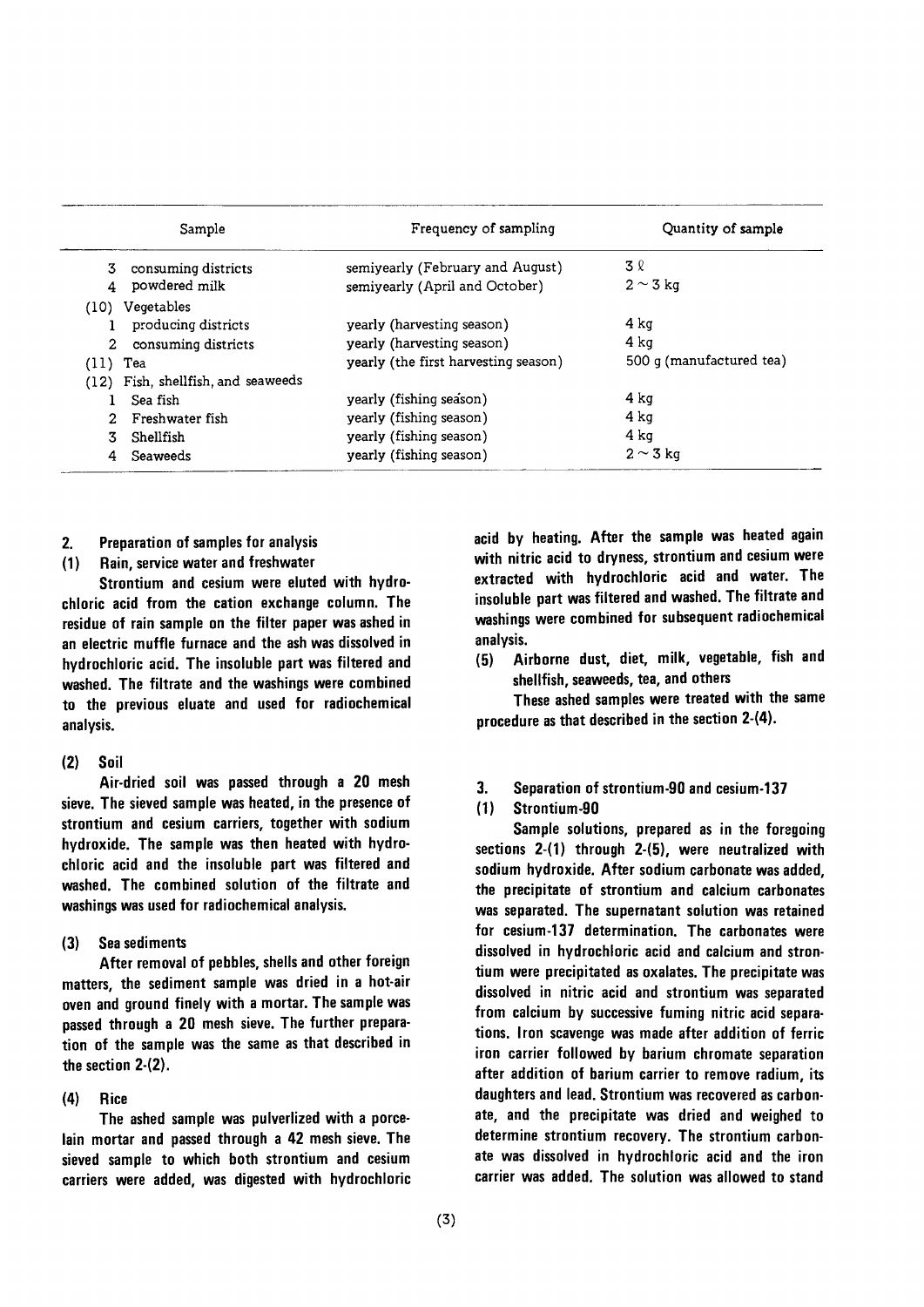for two weeks for strontium-90 and yttrium-90 to attain equilibrium. The yttrium-90 was coprecipitated with ferric hydroxide and the precipitate was filtered off, washed and counted.

#### $(2)$ Cesium-137

The supernatant separated from the strontium fraction in the solution was acidified with hydrochloric acid. While stirring the solution, cesium was adsorbed on ammonium molybdophosphate.

After filtered off and washed with dilute nitric acid, the precipitate was dissolved in 2.5N sodium hydroxide solution. Ammonia was removed completely from the solution by boiling. The solution was adjusted to pH 8.2 with hydrochloric acid and allowed to cool. Molybdenum hydroxide which came out in the solution, was filtered off and washed with water. In such circumstance that ontamination by rubidium-87 was not negligible for the measurement of cesium-137, the following ion-exchange procedure was applied. A fixed amount of ferric chloride solution was added to the solution dissolved with 2.5N sodium hydroxide. Ammonia and molybdenum hydroxide were removed as described above. Ethylenediaminetetraaceticacid tetrasodium salt was added to the filtrate and washings. Cesium and rubidium were adsorbed on a cation exchange resin. Cesium was separated from rubidium by eluting with hydrochloric acid.

To this eluate or the filtrate and washings after removing molybdenum hydroxide, chloroplatinic acid solution was added to precipitate cesium. The precipitate was filtered onto a tared paper in a demountable filter and washed with water and then ethanol. After fixing the filter paper on a tared planchette and drying it, the chemical yield of cesium was determined by weighing the precipitate with the planchette. Radioactivity from cesium-137 was measured for this precipitate.

4. Determination of stable strontium, calcium and notassium

A weighed amount of soil or sea sediment was treated under heating with sodium hydroxide and then with hydrochloric acid for extraction. A weighed aliquot of ashed samples of total diet, vegetables, milk, fish, shellfish or seeweeds was digested using hydrochloric acid or nitric acid, hydrofluoric acid being used when necessary. The extract was made up to an appropriate volume with dilute hydrochloric acid. The sample solution was analyzed for calcium by titration with standard potassium permanganate solution after separating calcium as oxalate. Atomic absorption spectroscopy was applied when appropriate. Stable strontium and potassium were determined by atomic absorption and flame emission spectrometry, respectively.

5. **Counting** 

After the radiochemical separation, the mounted precipitates were counted for activity using low background beta counters normally for 60 min. Net sample counting rates were corrected for counter efficiency, recovery, self-absorption and decay to obtain the content of strontium-90 and cesium-137 radio activity per sample aliquot. From the results, concentrations of these nuclides in the original samples were calculated.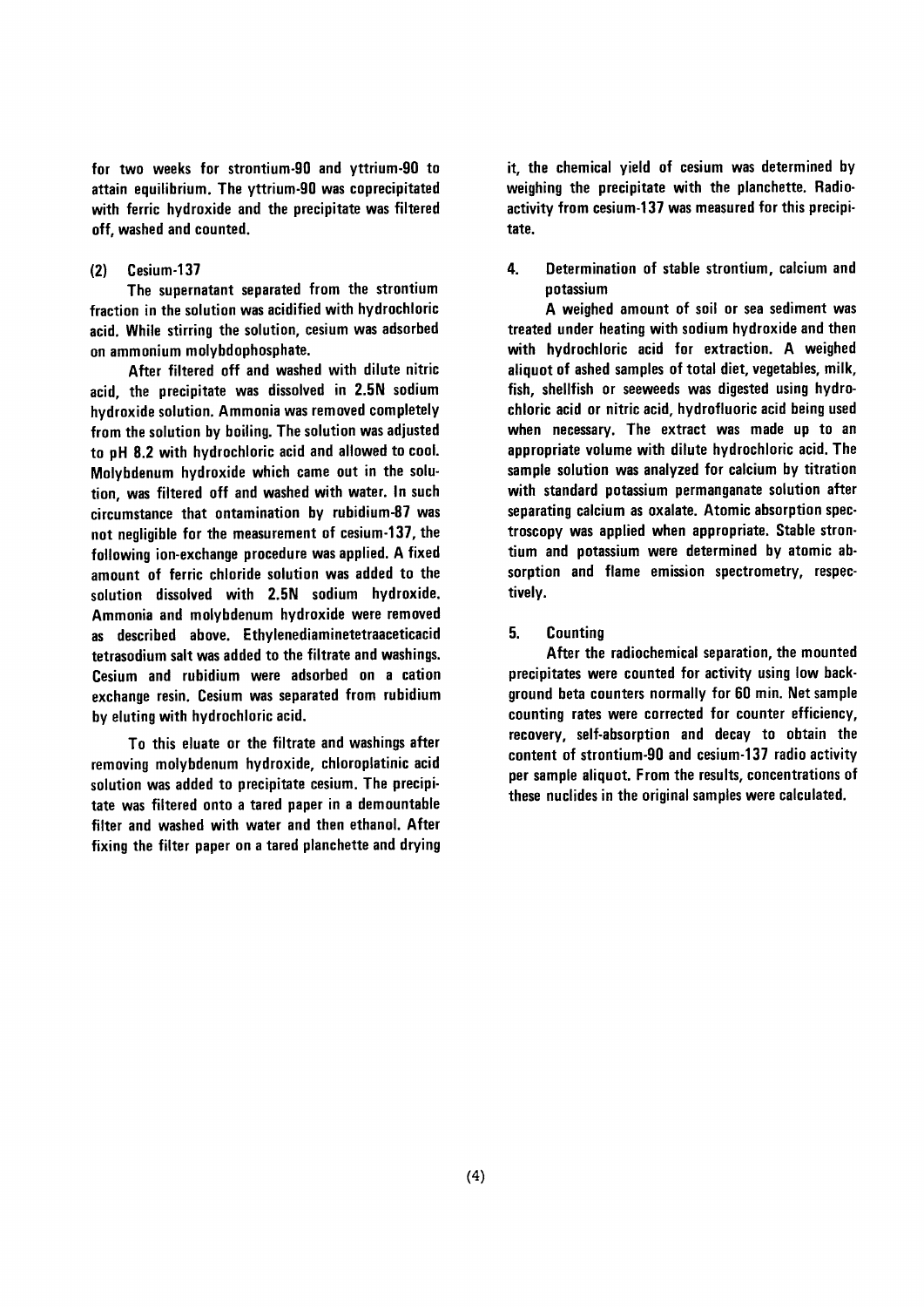## 6. Results

#### (1) Strontium-90 and Cesium-137 in Total diet (from Oct. 1984 to Jul. 1985)

- continued from No. 71 of this publication -

|                      | Ash           | Ca     | K              |                 | $\overline{90}$ Sr      |                 | $\overline{137}$ Cs |
|----------------------|---------------|--------|----------------|-----------------|-------------------------|-----------------|---------------------|
| Location             | $q/p \cdot d$ | mg/p·d | $mg/p \cdot d$ | $PCi/p \cdot d$ | S.U.                    | $PCi/p \cdot d$ | C.U.                |
| October, 1984        |               |        |                |                 |                         |                 |                     |
| Matsue, SHIMANE      | 19.6          | 764    | 2500           | $3.8 \pm 0.44$  | $5.0 \pm 0.57$          | $4.1 \pm 0.36$  | $1.6 \pm 0.14$      |
| November, 1984       |               |        |                |                 |                         |                 |                     |
| Shizuoka, SHIZUOKA   | 16.2          | 692    | 2390           | $2.5 \pm 0.33$  | $3.6 \pm 0.47$          | $2.3 \pm 0.27$  | $1.0 \pm 0.11$      |
| Fukube-mura, TOTTORI | 12.6          | 320    | 1710           | $3.2 \pm 0.32$  | ±1.0<br>10 <sup>°</sup> | $1.6 \pm 0.18$  | $0.9 \pm 0.11$      |
| Dazaifu, FUKUOKA     | 13.6          | 430    | 1700           | $1.9 \pm 0.27$  | $4.4 \pm 0.62$          | $1.5 \pm 0.19$  | $0.9 \pm 0.11$      |
| Nagasaki NAGASAKI    | 14.4          | 547    | 1940           | $2.9 \pm 0.33$  | $5.4 \pm 0.60$          | $3.5 \pm 0.27$  | $1.8 \pm 0.14$      |
| December, 1984       |               |        |                |                 |                         |                 |                     |
| Aomori, AOMORI       | 15.5          | 518    | 2010           | $1.4 \pm 0.27$  | $2.7 \pm 0.51$          | $2.0 \pm 0.25$  | $1.0 \pm 0.12$      |
| Shinjuku, TOKYO      | 12.0          | 470    | 1620           | $1.9 \pm 0.24$  | $4.0 \pm 0.50$          | $3.3 \pm 0.24$  | $2.0 \pm 0.15$      |
| Hiratsuka, KANAGAWA  | 15.2          | 562    | 2160           | $1.5 \pm 0.26$  | $2.6 \pm 0.47$          | $2.2 \pm 0.23$  | $1.0 \pm 0.11$      |
| Kanazawa, ISHIKAWA   | 20.7          | 646    | 2280           | $3.0 \pm 0.41$  | $4.7 \pm 0.63$          | $3.4 \pm 0.34$  | $1.5 \pm 0.15$      |
| Kyoto, KYOTO         | 17.0          | 644    | 2200           | $2.1 \pm 0.34$  | $3.3 \pm 0.53$          | $1.4 \pm 0.25$  | $0.6 \pm 0.11$      |
| Neyagawa, OSAKA      | 18.8          | 680    | 2510           | $2.8 \pm 0.37$  | $4.2 \pm 0.55$          | $2.1 \pm 0.28$  | $0.8 \pm 0.11$      |
| Kakogawa, HYOGO      | 13.4          | 694    | 1940           | $2.0 \pm 0.26$  | $2.8 \pm 0.37$          | $1.8 \pm 0.21$  | $0.9 \pm 0.11$      |
| Hiroshima, HIROSHIMA | 11.6          | 457    | 1330           | $2.1 \pm 0.25$  | $4.7 \pm 0.54$          | $1.8 \pm 0.18$  | $1.4 \pm 0.14$      |
| January, 1985        |               |        |                |                 |                         |                 |                     |
| Yamagata, YAMAGATA   | 15.9          | 536    | 1980           | $2.7 \pm 0.32$  | $5.1 \pm 0.60$          | $2.0 \pm 0.24$  | $1.0 \pm 0.12$      |
| Fukushima, FUKUSHIMA | 20.8          | 862    | 2160           | $3.3 \pm 0.41$  | $3.8 \pm 0.47$          | $4.9 \pm 0.40$  | $2.3 \pm 0.18$      |
| Yamaquchi, YAMAGUCHI | 19.8          | 798    | 2530           | $3.3 \pm 0.41$  | $4.1 \pm 0.51$          | $3.6 \pm 0.34$  | $1.4 \pm 0.14$      |
| Naha, OKINAWA        | 13.9          | 479    | 2190           | $2.7 \pm 0.35$  | $5.5 \pm 0.72$          | $1.2 \pm 0.22$  | $0.5 \pm 0.10$      |
| May, 1985            |               |        |                |                 |                         |                 |                     |
| Wakayama, WAKAYAMA   | 9.50          | 531    | 1100           | $1.2 \pm 0.17$  | $2.2 \pm 0.32$          | $0.8 \pm 0.12$  | $0.7 \pm 0.11$      |

# Table (1): Strontium-90 and Cesium-137 in Total diet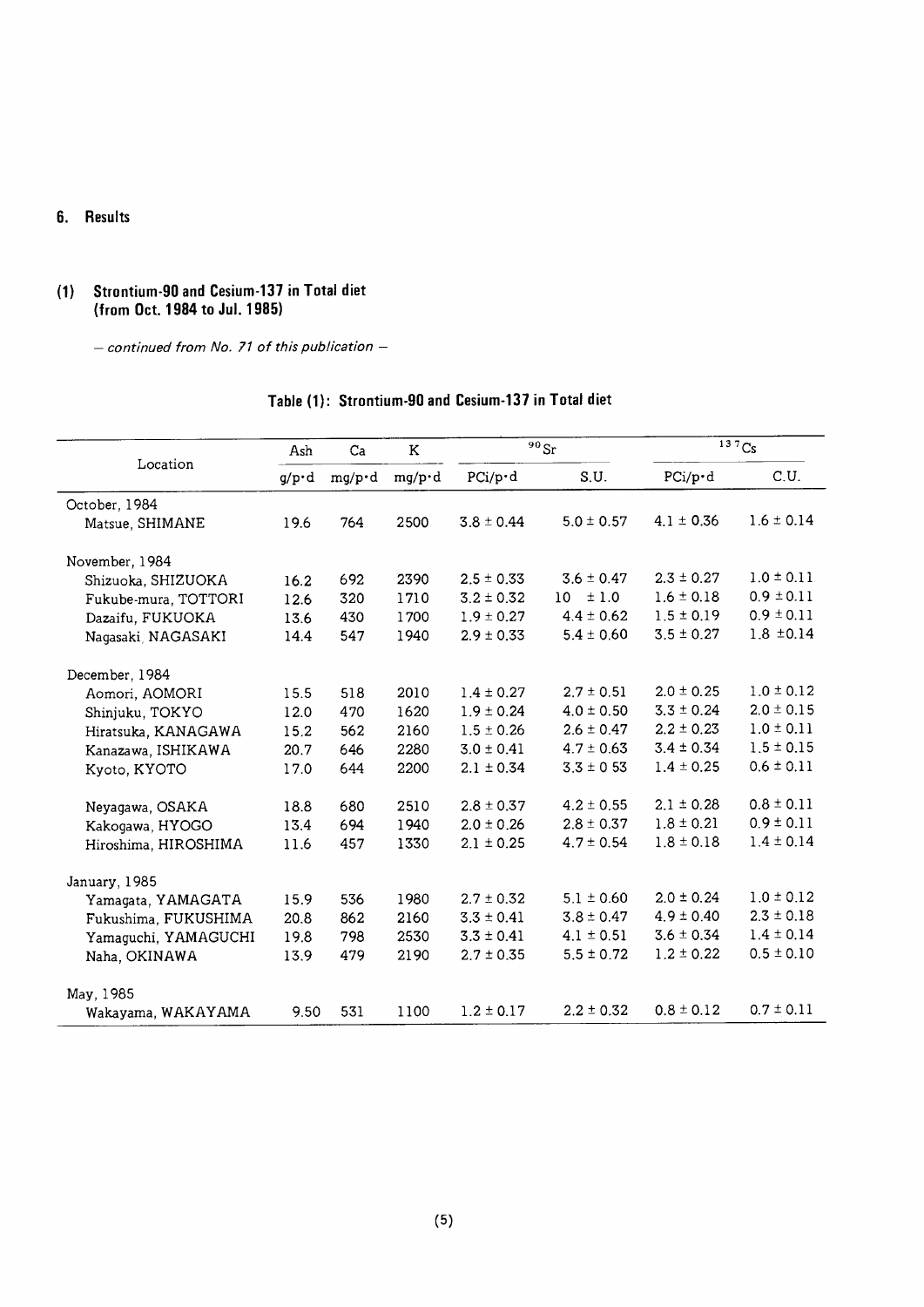|                          | Ash           | Ca             | 90Sr<br>K |                 |                | 137Cs           |                |  |
|--------------------------|---------------|----------------|-----------|-----------------|----------------|-----------------|----------------|--|
| Location                 | $q/p \cdot d$ | $mq/p \cdot d$ | mg/p·d    | $pCi/p \cdot d$ | S.U.           | $pCi/p \cdot d$ | C.U.           |  |
| June, 1985               |               |                |           |                 |                |                 |                |  |
| Sapporo, HOKKAIDO        | 19.1          | 565            | 2290      | $3.3 \pm 0.37$  | $5.8 \pm 0.66$ | $3.7 \pm 0.32$  | $1.6 \pm 0.14$ |  |
| Yamagata, YAMAGATA       | 18.3          | 638            | 2010      | $2.4 \pm 0.34$  | $3.8 \pm 0.52$ | $3.5 \pm 0.33$  | $1.7 \pm 0.16$ |  |
| Mito, IBARAGI            | 17.0          | 599            | 2320      | $2.5 \pm 0.32$  | $4.2 \pm 0.54$ | $1.5 \pm 0.22$  | $0.6 \pm 0.09$ |  |
| Nishikawa-machi, NIIGATA | 20.3          | 651            | 2430      | $4.5 \pm 0.43$  | $6.9 \pm 0.67$ | $1.9 \pm 0.25$  | $0.8 \pm 0.10$ |  |
| Kanazawa, ISHIKAWA       | 18.1          | 661            | 2420      | $3.0 \pm 0.35$  | $4.5 \pm 0.53$ | $1.8 \pm 0.24$  | $0.7 \pm 0.10$ |  |
| Fukui, FUKUI             | 14.8          | 933            | 1830      | $2.8 \pm 0.35$  | $3.0 \pm 0.38$ | $1.6 \pm 0.23$  | $0.9 \pm 0.13$ |  |
| Nagano, NAGANO           | 18.5          | 612            | 2380      | $1.6 \pm 0.30$  | $2.7 \pm 0.49$ | $1.9 \pm 0.24$  | $0.8 \pm 0.10$ |  |
| Shizuoka, SHIZUOKA       | 17.5          | 1120           | 2500      | $2.7 \pm 0.32$  | $2.4 \pm 0.29$ | $1.5 \pm 0.21$  | $0.6 \pm 0.09$ |  |
| Kyoto, KYOTO             | 16.1          | 765            | 2250      | $1.9 \pm 0.29$  | $2.5 \pm 0.38$ | $1.1 \pm 0.21$  | $0.5 \pm 0.10$ |  |
| Kakogawa, HYOGO          | 12.0          | 509            | 1700      | $1.8 \pm 0.23$  | $3.6 \pm 0.45$ | $1.0 \pm 0.16$  | $0.6 \pm 0.09$ |  |
| Fukube-mura, TOTTORI     | 12.7          | 531            | 1700      | $2.8 \pm 0.28$  | $5.2 \pm 0.52$ | $2.0 \pm 0.20$  | $1.2 \pm 0.12$ |  |
| Okayama, OKAYAMA         | 17.2          | 521            | 2180      | $2.1 \pm 0.33$  | $4.1 \pm 0.61$ | $1.0 \pm 0.19$  | $0.5 \pm 0.09$ |  |
| Matsuyama, EHIME         | 16.5          | 790            | 1810      | $1.5 \pm 0.28$  | $1.9 \pm 0.35$ | $1.7 \pm 0.22$  | $0.9 \pm 0.12$ |  |
| Kochi, KOCHI             | 15.0          | 453            | 1790      | $2.4 \pm 0.30$  | $5.3 \pm 0.66$ | $1.0 \pm 0.18$  | $0.6 \pm 0.10$ |  |
| Saga, SAGA               | 11.8          | 376            | 1850      | $2.0 \pm 0.24$  | $5.3 \pm 0.63$ | $1.3 \pm 0.16$  | $0.7 \pm 0.09$ |  |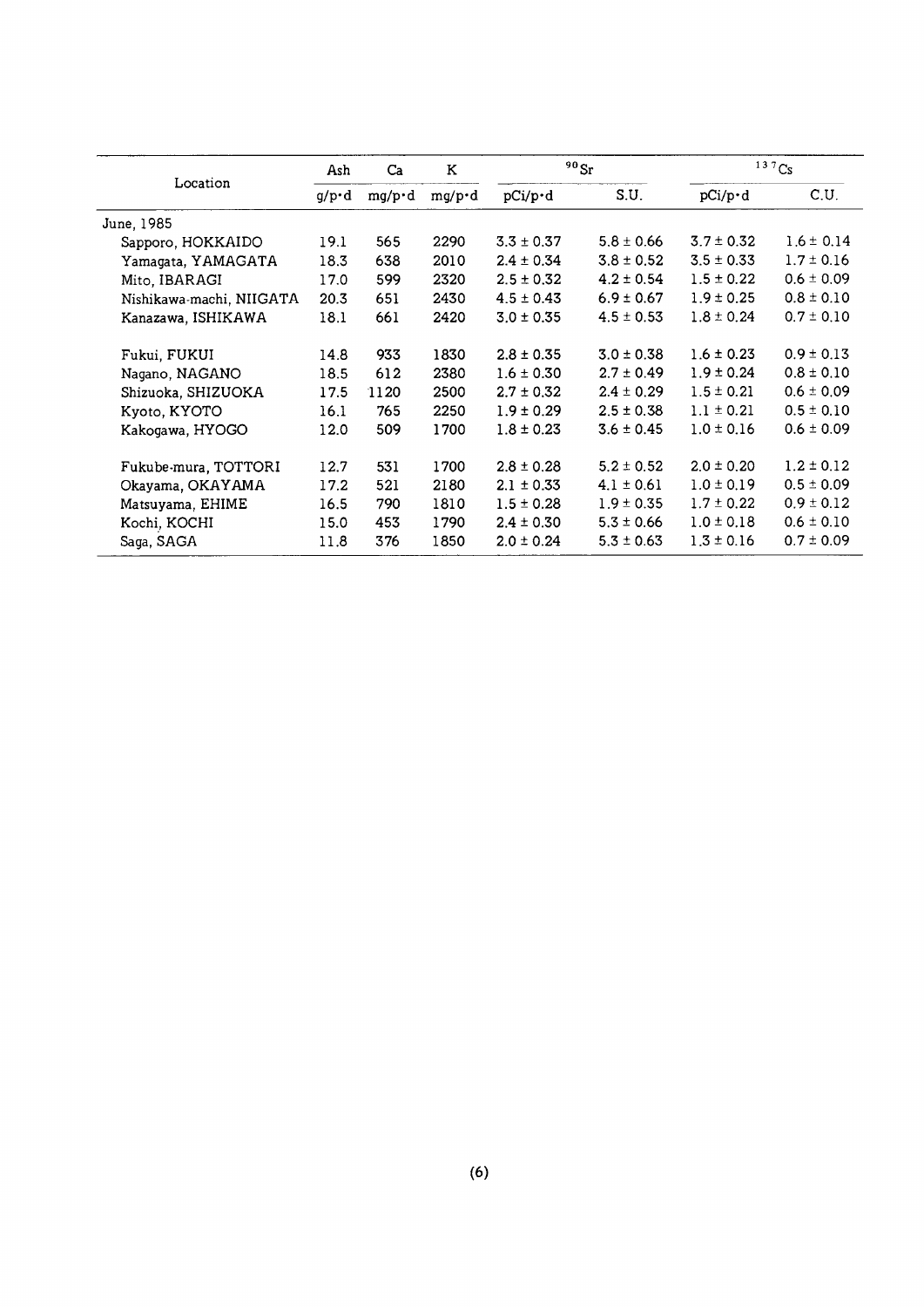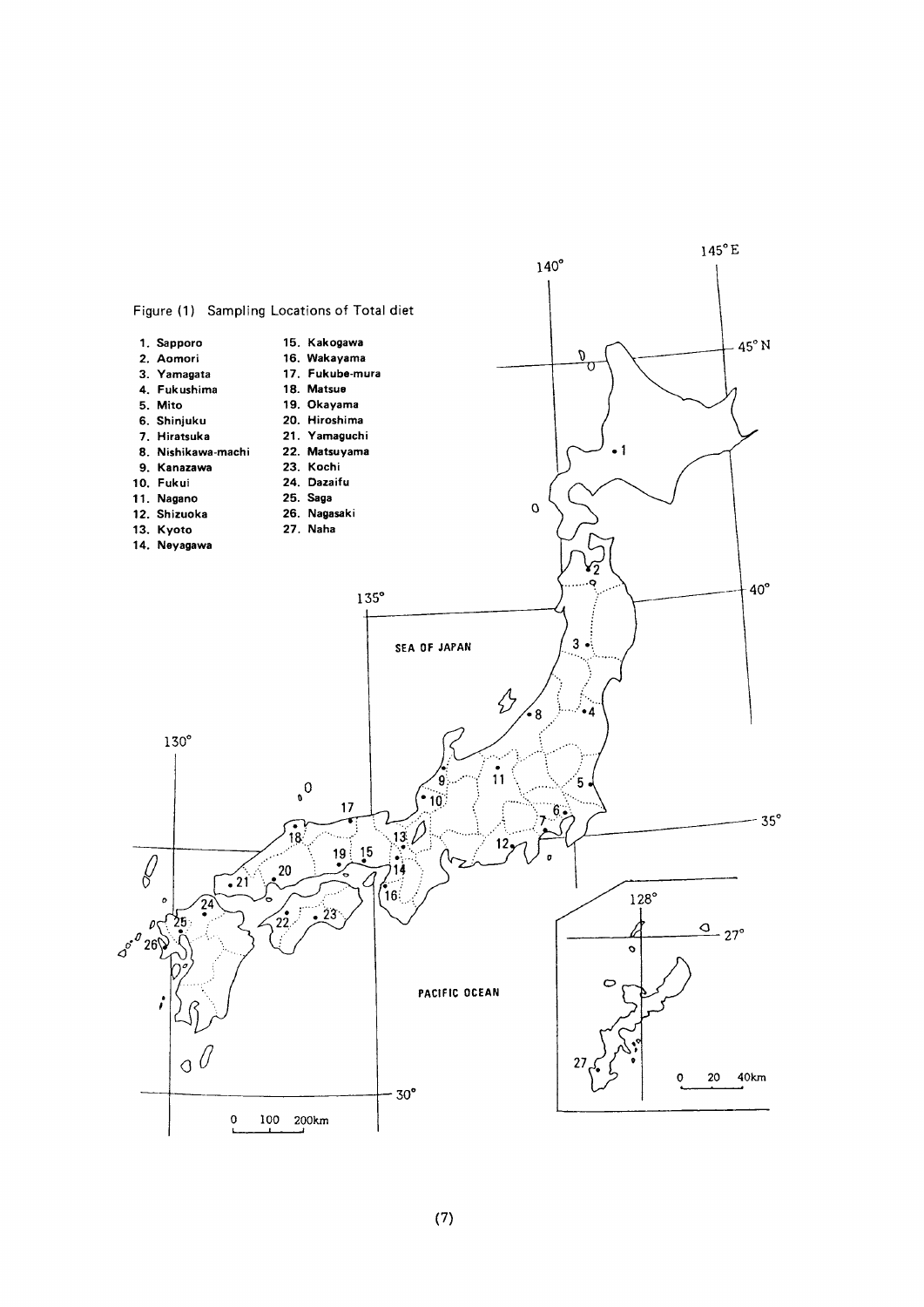#### (2)-1 Strontium-90 and Cesium-137 in Rice (producing distri (from Sep. 1984 to Jan. 19

- continued from No. 71 of this publication -

| Location             |         | Component |         | 90Sr           |             | $137C_S$       |                |
|----------------------|---------|-----------|---------|----------------|-------------|----------------|----------------|
|                      | Ash (%) | Ca(g/kg)  | K(q/kg) | pCi/kg         | S.U.        | pCi/kg         | C.U.           |
| September            |         |           |         |                |             |                |                |
| Hodaka-machi, NAGANO | 0.474   | 0.059     | 0.715   | $0.3 \pm 0.22$ | $5 \pm 3.8$ | $0.2 \pm 0.19$ | $0.2 \pm 0.27$ |
| December             |         |           |         |                |             |                |                |
| Fukushima, FUKUSHIMA | 0.592   | 0.060     | 0.976   | $0.3 \pm 0.23$ | $4 \pm 3.7$ | $0.9 \pm 0.26$ | $1.0 \pm 0.26$ |
| Chikushino, FUKUOKA  | 0.498   | 0.056     | 1.070   | $0.1 \pm 0.24$ | $2 \pm 4.3$ | $0.4 \pm 0.20$ | $0.4 \pm 0.19$ |
| January, 1985        |         |           |         |                |             |                |                |
| Akashi, HYOGO        | 0.394   | 0.057     | 0.831   | $0.2 \pm 0.19$ | $4 \pm 3.3$ | $0.3 \pm 0.17$ | $0.4 \pm 0.21$ |

## Table (2)-1: Strontium-90 and Cesium-137 in Rice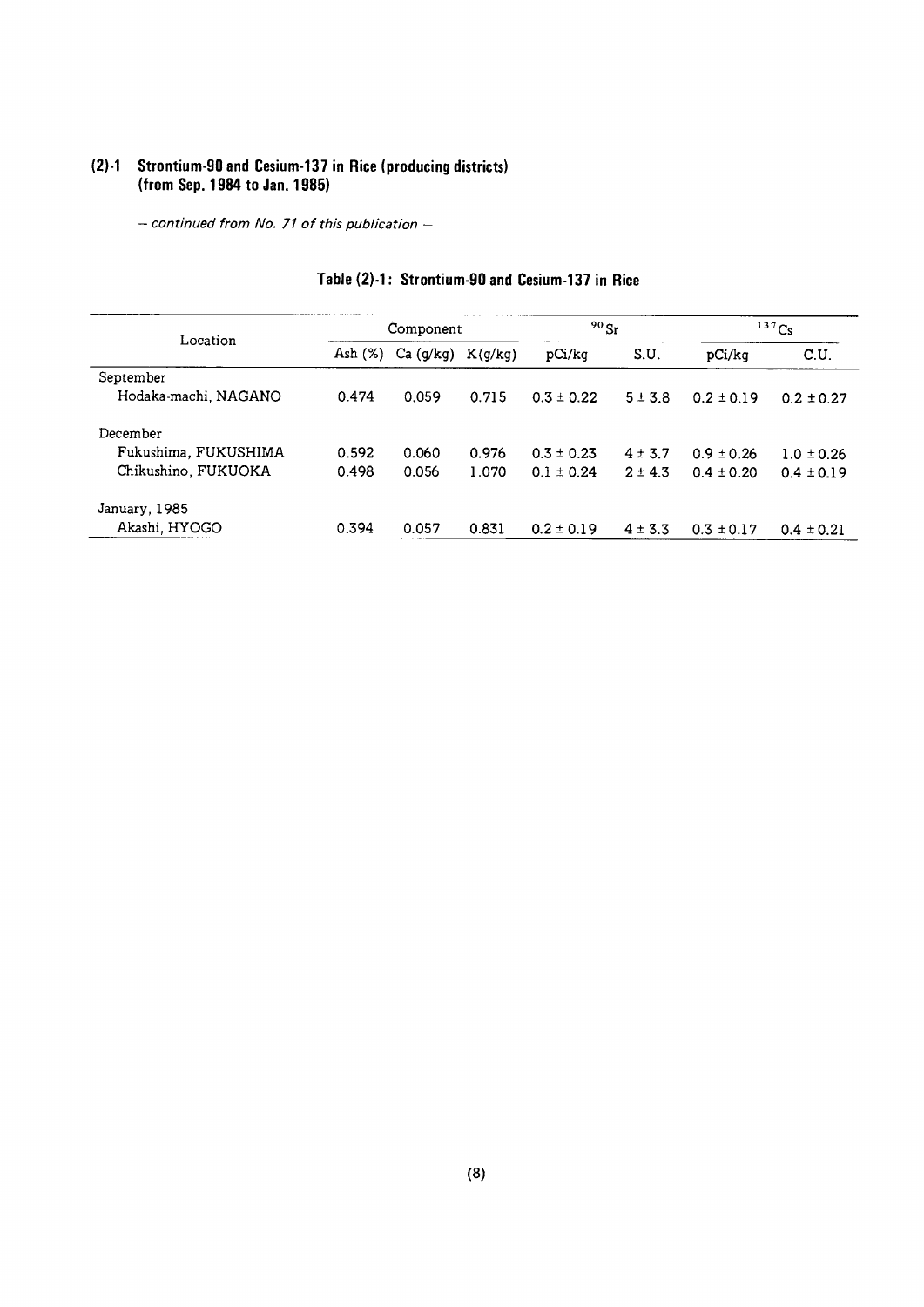

 $(9)$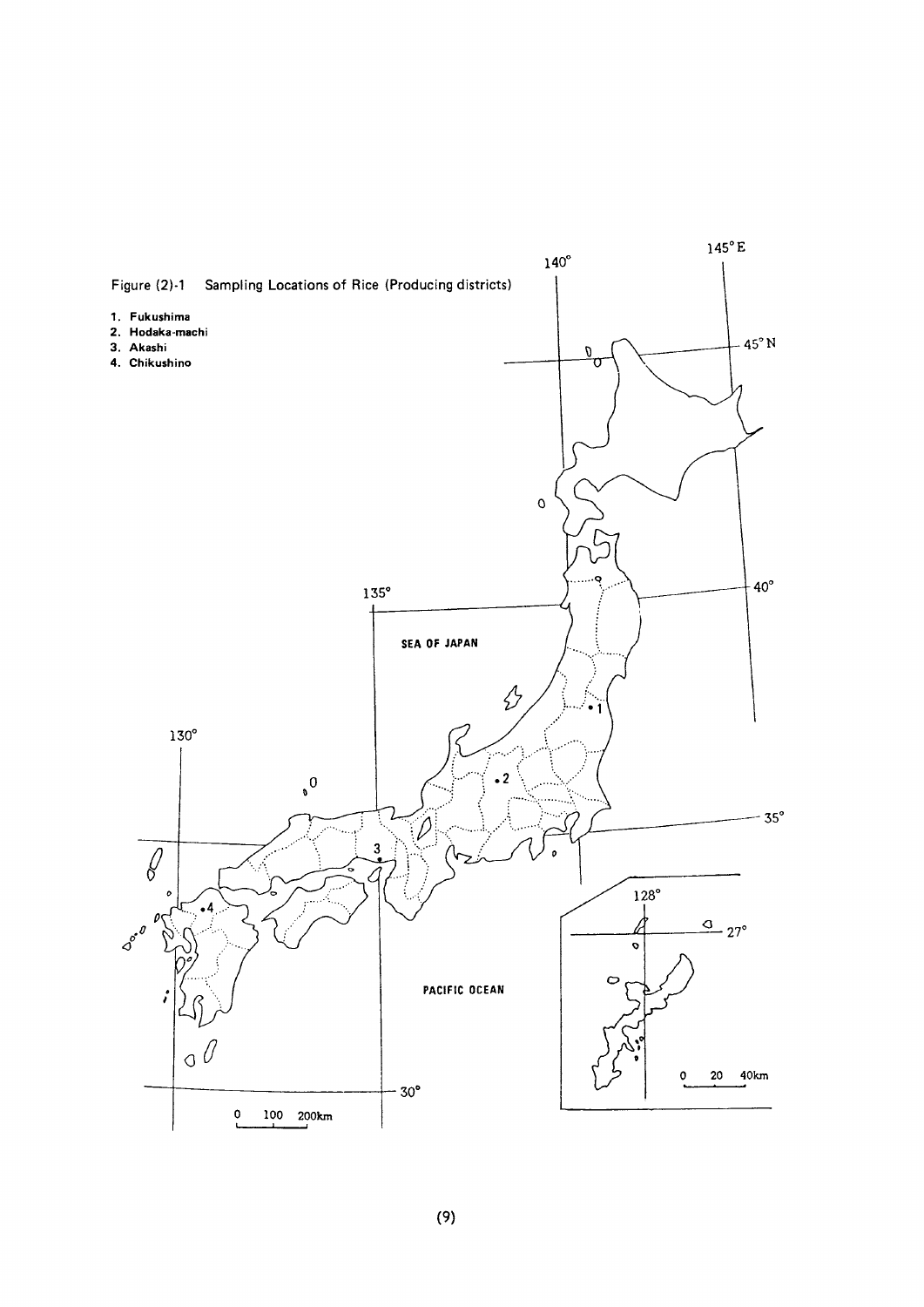#### (2)-2 Strontium-90 and Cesium-137 in Rice (consuming distric (from Nov. 1984 to Jan. 19

- continued from No. 71 of this publication -

|                          |            | Component |         | $90$ Sr        |              | 137Cs          |                |
|--------------------------|------------|-----------|---------|----------------|--------------|----------------|----------------|
| Location                 | Ash $(\%)$ | Ca (q/kg) | K(g/kg) | pCi/kq         | S.U.         | pCi/kq         | C.U.           |
| November, 1984           |            |           |         |                |              |                |                |
| Yokohama, KANAGAWA       | 0.352      | 0.044     | 0.661   | $0.4 \pm 0.17$ | 9 ± 3.9      | $1.8 \pm 0.21$ | $2.7 \pm 0.32$ |
| Shizuoka, SHIZUOKA       | 0.372      | 0.049     | 0.736   | $0.4 \pm 0.19$ | $9 \pm 4.0$  | $1.2 \pm 0.22$ | $1.6 \pm 0.30$ |
| December, 1984           |            |           |         |                |              |                |                |
| Seto-machi, OKAYAMA      | 0.521      | 0.046     | 1.08    | $0.0 \pm 0.26$ | 0 ± 5.5      | $0.2 \pm 0.22$ | $0.2 \pm 0.21$ |
| Kasuga, FUKUOKA          | 0.576      | 0.049     | 1.08    | $0.0 \pm 0.27$ | $0 \pm 5.4$  | $0.6 \pm 0.23$ | $0.5 \pm 0.21$ |
| Yonagusuku-mura, OKINAWA | 0.514      | 0.039     | 0.950   | $0.0 \pm 0.29$ | $0 \pm 7.3$  | $1.1 \pm 0.25$ | $1.1 \pm 0.26$ |
| January, 1985            |            |           |         |                |              |                |                |
| Hirosaki, AOMORI         | 0.390      | 0.053     | 0.768   | $0.5 \pm 0.20$ | $10 \pm 3.8$ | $0.3 \pm 0.17$ | $0.4 \pm 0.23$ |
| Kobe, HYOGO              | 0.444      | 0.051     | 0.821   | $0.3 \pm 0.22$ | $6 \pm 4.3$  | $1.1 \pm 0.22$ | $1.3 \pm 0.27$ |
| Nagasaki, NAGASAKI       | 0.473      | 0.041     | 0.614   | $0.2 \pm 0.25$ | $4 \pm 6.0$  | $3.1 \pm 0.32$ | $5.0 \pm 0.52$ |

## Table (2)-2: Strontium-90 and Cesium-137 in Rice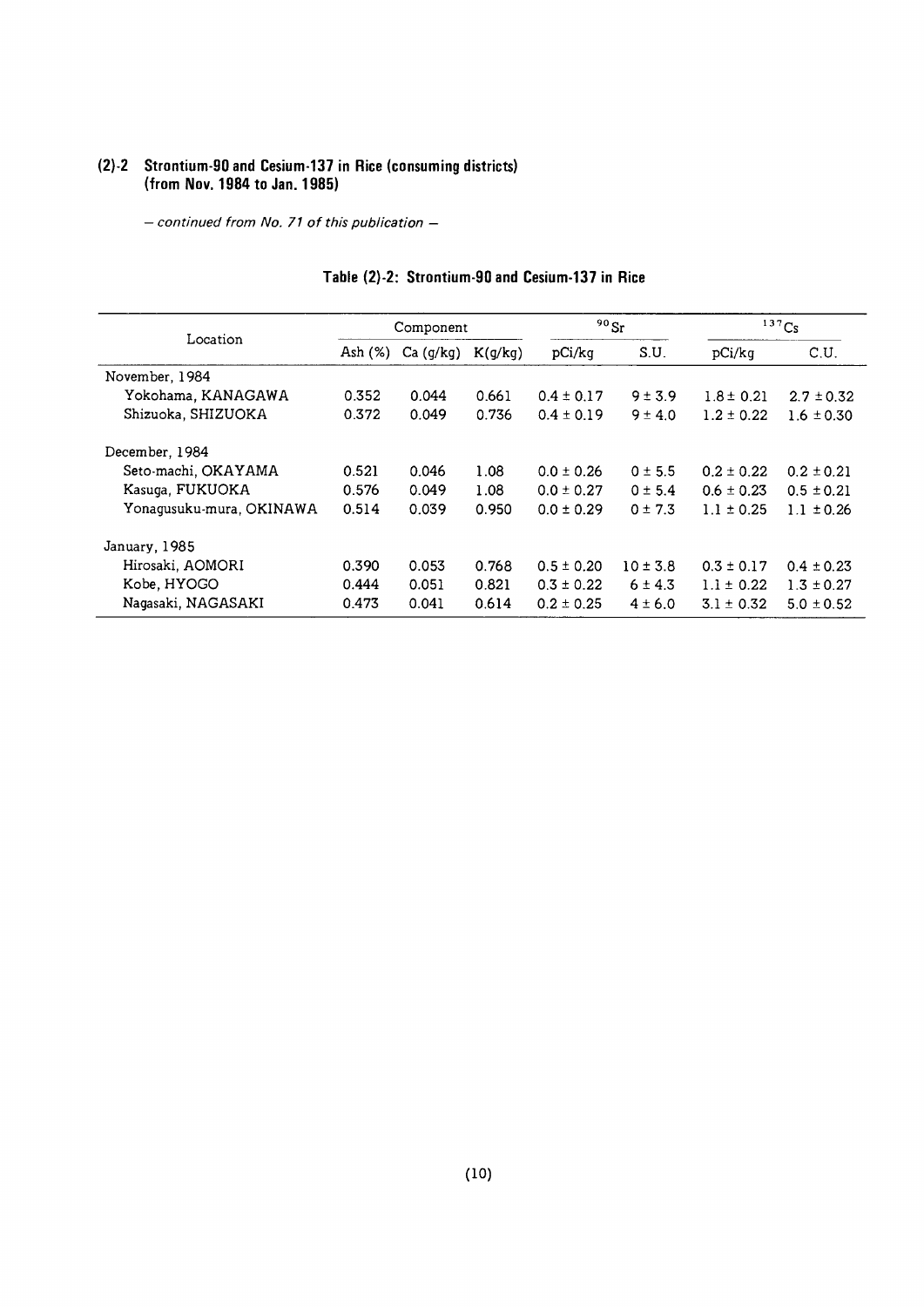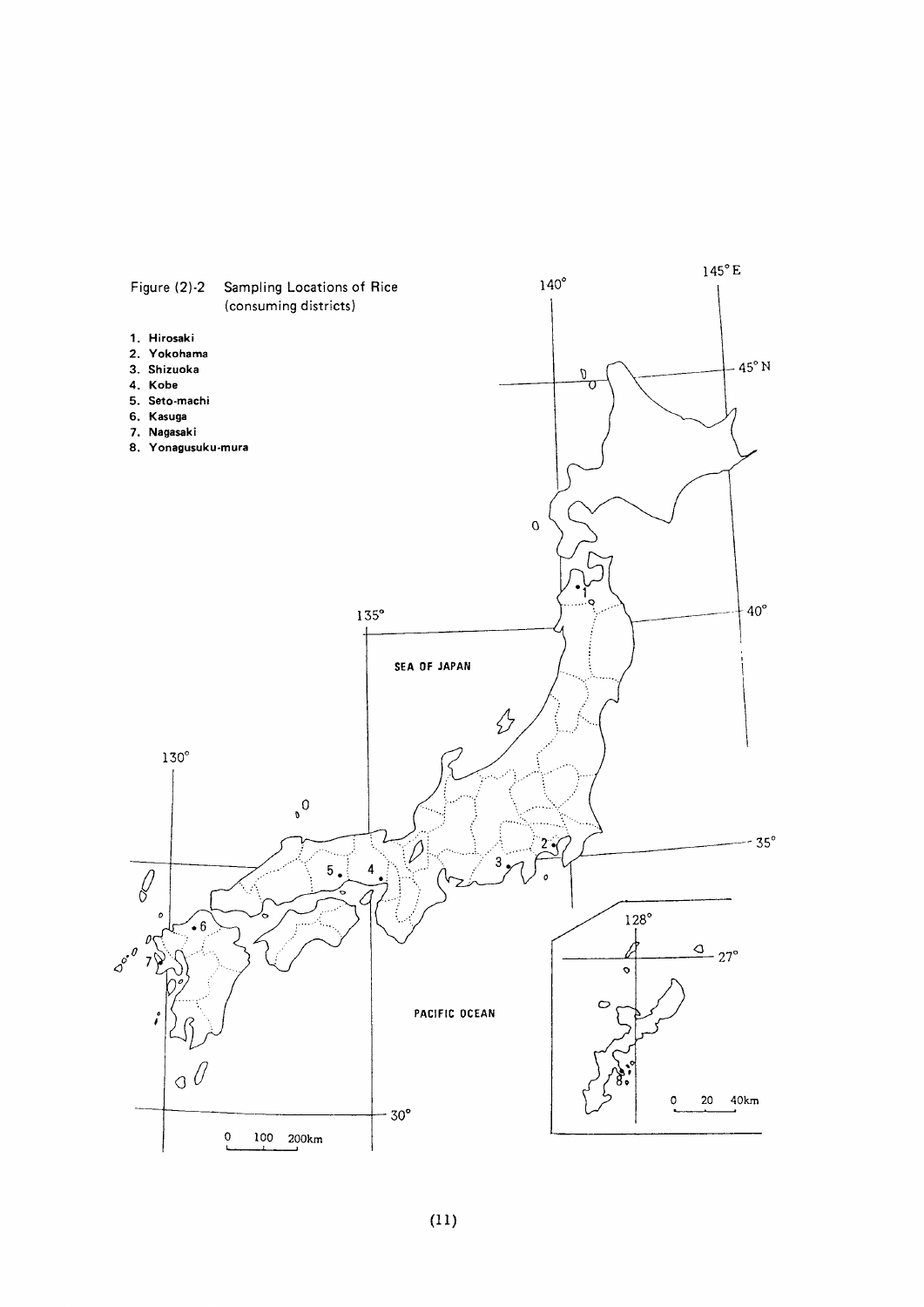#### (3)-1 Strontium-90 and Cesium-137 in Milk (producing districts for WHO pi (from Dec. 1984 to Jun. 1!

- continued from No. 71 of this publication -

|                           |                   | Component        |                       |                   | 90Sr           | 137C <sub>S</sub> |                |
|---------------------------|-------------------|------------------|-----------------------|-------------------|----------------|-------------------|----------------|
| Location                  | Ash<br>$(g/\ell)$ | Ca<br>$(g/\ell)$ | $\bf K$<br>$(g/\ell)$ | pCi/ <sup>2</sup> | S.U.           | $pCi/\ell$        | C.U.           |
| December, 1984            |                   |                  |                       |                   |                |                   |                |
| Yakumo-mura, SHIMANE      | 8.18              | 1.460            | 1.56                  | $1.5 \pm 0.26$    | $1.1 \pm 0.18$ | $2.3 \pm 0.24$    | $1.5 \pm 0.15$ |
| January, 1985             |                   |                  |                       |                   |                |                   |                |
| Nose-machi, OSAKA         | 7.54              | 1.19             | 1.55                  | $0.6 \pm 0.22$    | $0.5 \pm 0.18$ | $0.7 \pm 0.17$    | $0.5 \pm 0.11$ |
| Takamiya-machi, HIROSHIMA | 7.17              | 1.13             | 1.59                  | $1.2 \pm 0.23$    | $1.0 \pm 0.20$ | $0.6 \pm 0.15$    | $0.4 \pm 0.10$ |
| February, 1985            |                   |                  |                       |                   |                |                   |                |
| Sapporo, HOKKAIDO         | 7.44              | 1.15             | 1.62                  | $1.5 \pm 0.23$    | $1.3 \pm 0.20$ | $1.8 \pm 0.21$    | $1.1 \pm 0.13$ |
| Hachijo-Island, TOKYO     | 6.60              | 0.965            | 1.34                  | $5.5 \pm 0.34$    | $5.7 \pm 0.36$ | 16<br>± 0.5       | ± 0.4<br>12    |
| Nishikawa-machi, NIIGATA  | 7.77              | 1.23             | 1.69                  | $1.4 \pm 0.25$    | $1.1 \pm 0.20$ | $1.1 \pm 0.18$    | $0.6 \pm 0.11$ |
| Katsuyama, FUKUI          | 7.61              | 1.17             | 1.63                  | $1.5 \pm 0.24$    | $1.2 \pm 0.21$ | $4.1 \pm 0.30$    | $2.5 \pm 0.18$ |
| Kochi, KOCHI              | 7.37              | 1.14             | 1.69                  | $1.9 \pm 0.25$    | $1.7 \pm 0.22$ | $0.8 \pm 0.16$    | $0.4 \pm 0.10$ |
| Fukuma-machi, FUKUOKA     | 7.69              | 1.32             | 1.58                  | $1.0 \pm 0.22$    | $0.8 \pm 0.17$ | $1.8 \pm 0.21$    | $1.2 \pm 0.13$ |
| Kaziki-machi, KAGOSHIMA   | 7.38              | 1.17             | 1.58                  | $1.0 \pm 0.22$    | $0.8 \pm 0.19$ | $2.1 \pm 0.22$    | $1.4 \pm 0.14$ |
| April, 1985               |                   |                  |                       |                   |                |                   |                |
| Yakumo-mura, SHIMANE      | 7.86              | 1.15             | 1.31                  | $1.8 \pm 0.27$    | $1.6 \pm 0.24$ | $1.3 \pm 0.22$    | $1.0 \pm 0.17$ |
| May, 1985                 |                   |                  |                       |                   |                |                   |                |
| Sapporo, HOKKAIDO         | 7.41              | 1.21             | 1.60                  | $1.6 \pm 0.24$    | $1.3 \pm 0.20$ | $1.9 \pm 0.22$    | $1.2 \pm 0.14$ |
| Hachijo-Island, TOKYO     | 6.80              | 1.03             | 1.35                  | $3.8 \pm 0.31$    | $3.6 \pm 0.30$ | $24 \pm 0.6$      | $18 \pm 0.4$   |
| Nishikawa, NIIGATA        | 7.42              | 1.13             | 1.63                  | $2.0 \pm 0.27$    | $1.7 \pm 0.24$ | $2.3 \pm 0.24$    | $1.4 \pm 0.15$ |
| Katsuyama, FUKUI          | 7.66              | 1.17             | 1.77                  | $2.9 \pm 0.31$    | $2.5 \pm 0.26$ | $2.2 \pm 0.24$    | $1.3 \pm 0.14$ |
| Nose-machi, OSAKA         | 7.50              | 1.19             | 1.63                  | $0.7 \pm 0.21$    | $0.6 \pm 0.18$ | $0.6 \pm 0.18$    | $0.4 \pm 0.11$ |
| Takamiya-machi, HIROSHIMA | 6.92              | 1.06             | 1.57                  | $0.7 \pm 0.20$    | $0.7 \pm 0.19$ | $0.8 \pm 0.18$    | $0.5 \pm 0.11$ |
| Kochi, KOCHI              | 7.07              | 1.12             | 1.58                  | $2.3 \pm 0.28$    | $2.0 \pm 0.25$ | $1.0 \pm 0.18$    | $0.6 \pm 0.11$ |
| Fukuma-machi, FUKUOKA     | 7.76              | 1.30             | 1.58                  | $1.1 \pm 0.25$    | $0.9 \pm 0.19$ | $6.5 \pm 0.36$    | $4.1 \pm 0.23$ |
| Kaziki-machi, KAGOSHIMA   | 7.31              | 1.18             | 1.65                  | $1.2 \pm 0.24$    | $1.0 \pm 0.20$ | $1.3 \pm 0.21$    | $0.8 \pm 0.13$ |
| June, 1985                |                   |                  |                       |                   |                |                   |                |
| Yakumo-mura, SHIMANE      | 7.63              | 1.04             | 1.71                  | $3.1 \pm 0.30$    | $3.0 \pm 0.29$ | $2.1 \pm 0.23$    | $1.2 \pm 0.14$ |

#### Table (3)-1: Strontium-90 and Cesium-137 in Milk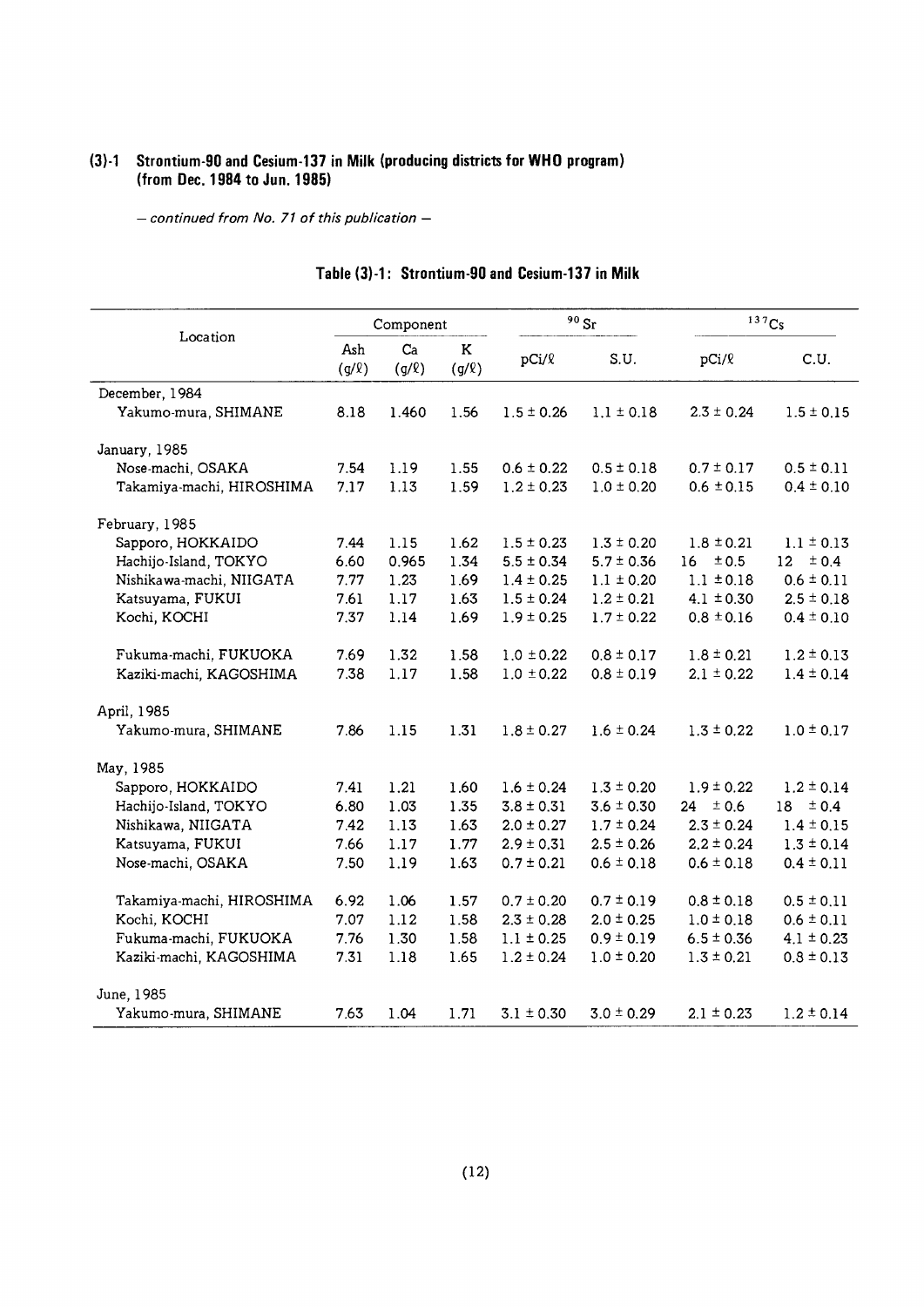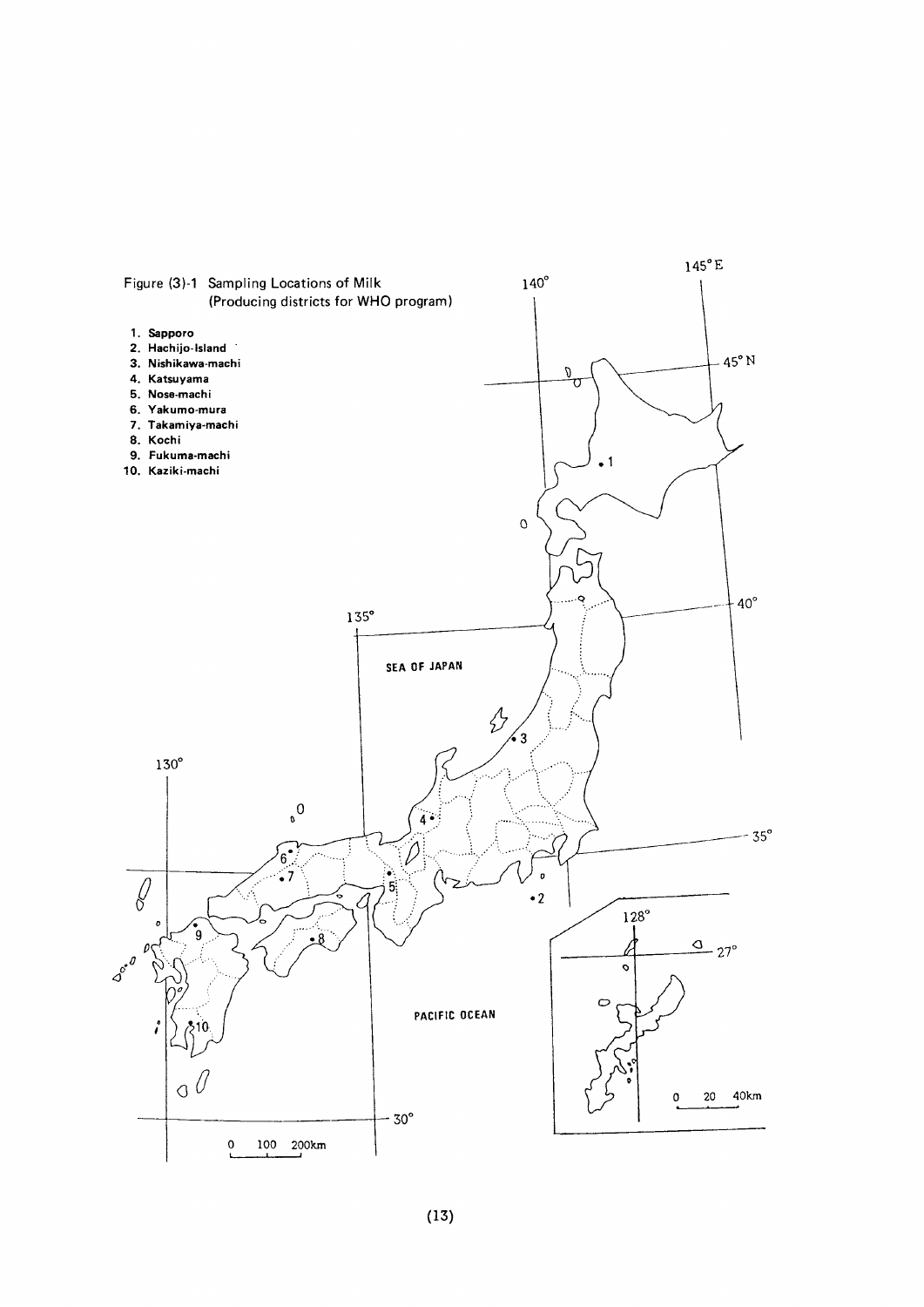#### (3)-2 Strontium-90 and Cesium-137 in Milk (producing districts for domestic prog (from Sep. 1984 to Jun. 19

- continued from No. 71 of this publication -

|                          |                   | Component        |                 |                | 90Sr           | 137Cs          |                |
|--------------------------|-------------------|------------------|-----------------|----------------|----------------|----------------|----------------|
| Location                 | Ash<br>$(g/\ell)$ | Ca<br>$(g/\ell)$ | K<br>$(g/\ell)$ | $pCi/\ell$     | S.U.           | $pCi/\ell$     | C.U.           |
| September, 1984          |                   |                  |                 |                |                |                |                |
| Aomori, AOMORI           | 7.35              | 1.14             | 1.63            | $6.0 \pm 0.38$ | $5.3 \pm 0.33$ | $6.0 \pm 0.34$ | $3.7 \pm 0.21$ |
| February, 1985           |                   |                  |                 |                |                |                |                |
| Aomori, AOMORI           | 7.58              | 1.07             | 1.77            | $2.7 \pm 0.28$ | $2.5 \pm 0.27$ | $3.0 \pm 0.26$ | $1.7 \pm 0.15$ |
| Mito, IBARAGI            | 7.82              | 1.23             | 1.66            | $1.1 \pm 0.23$ | $0.9 \pm 0.19$ | $0.8 \pm 0.18$ | $0.5 \pm 0.11$ |
| Oshimizu-machi, ISHIKAWA | 7.52              | 1.13             | 1.54            | $1.3 \pm 0.23$ | $1.1 \pm 0.20$ | $1.5 \pm 0.21$ | $1.0 \pm 0.13$ |
| Mihara-machi, HYOGO      | 6.96              | 1.08             | 1.60            | $0.7 \pm 0.22$ | $0.7 \pm 0.20$ | $0.9 \pm 0.15$ | $0.6 \pm 0.10$ |
| Matsuyama, EHIME         | 7.64              | 1.18             | 1.42            | $1.0 \pm 0.23$ | $0.8 \pm 0.20$ | $0.4 \pm 0.15$ | $0.3 \pm 0.11$ |
| June, 1985               |                   |                  |                 |                |                |                |                |
| Yamato-machi, SAGA       | 7.41              | 1.12             | 1.64            | $1.5 \pm 0.23$ | $1.4 \pm 0.21$ | $5.1 \pm 0.31$ | $3.1 \pm 0.19$ |

#### Table (3)-2: Strontium-90 and Cesium-137 in Milk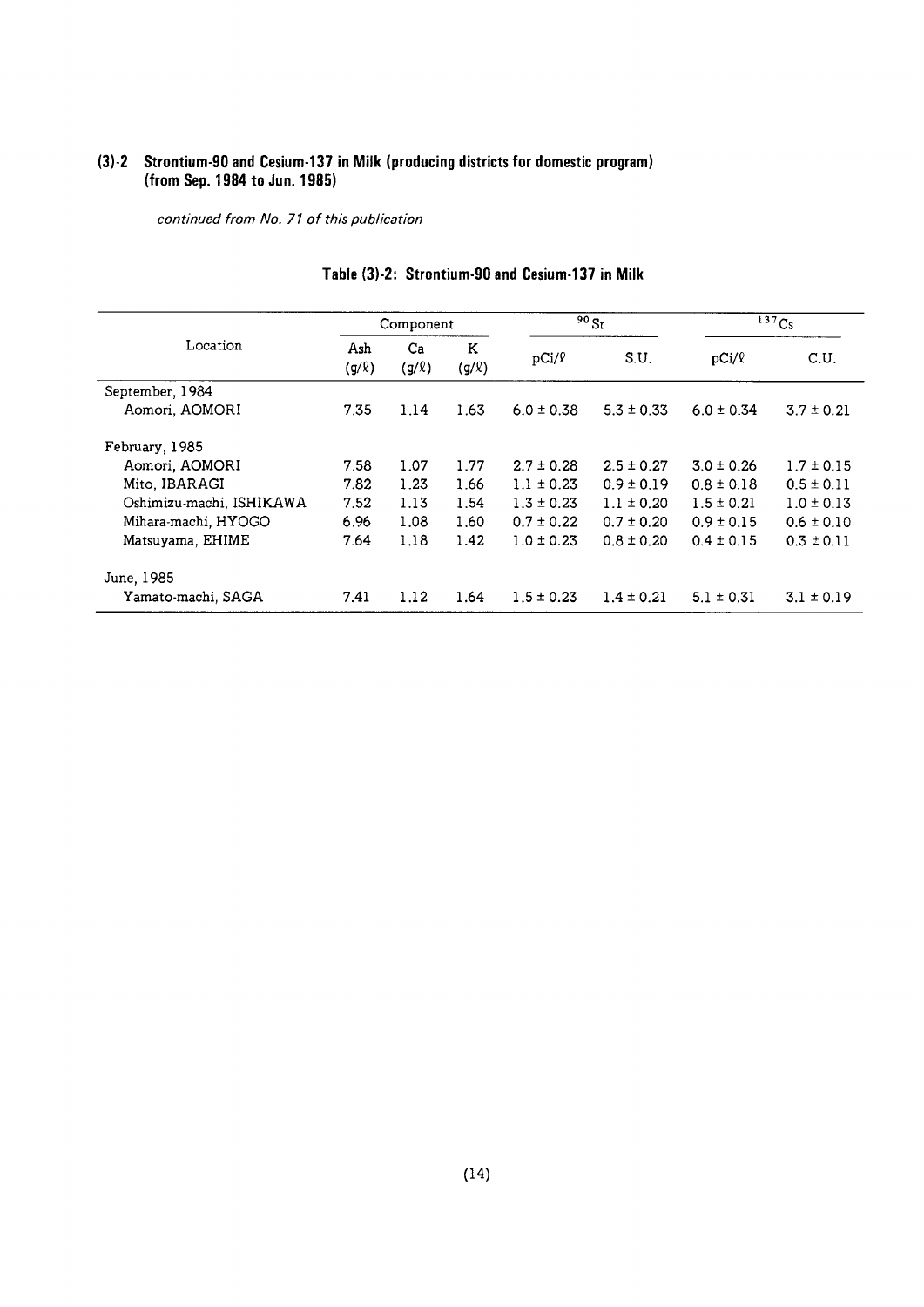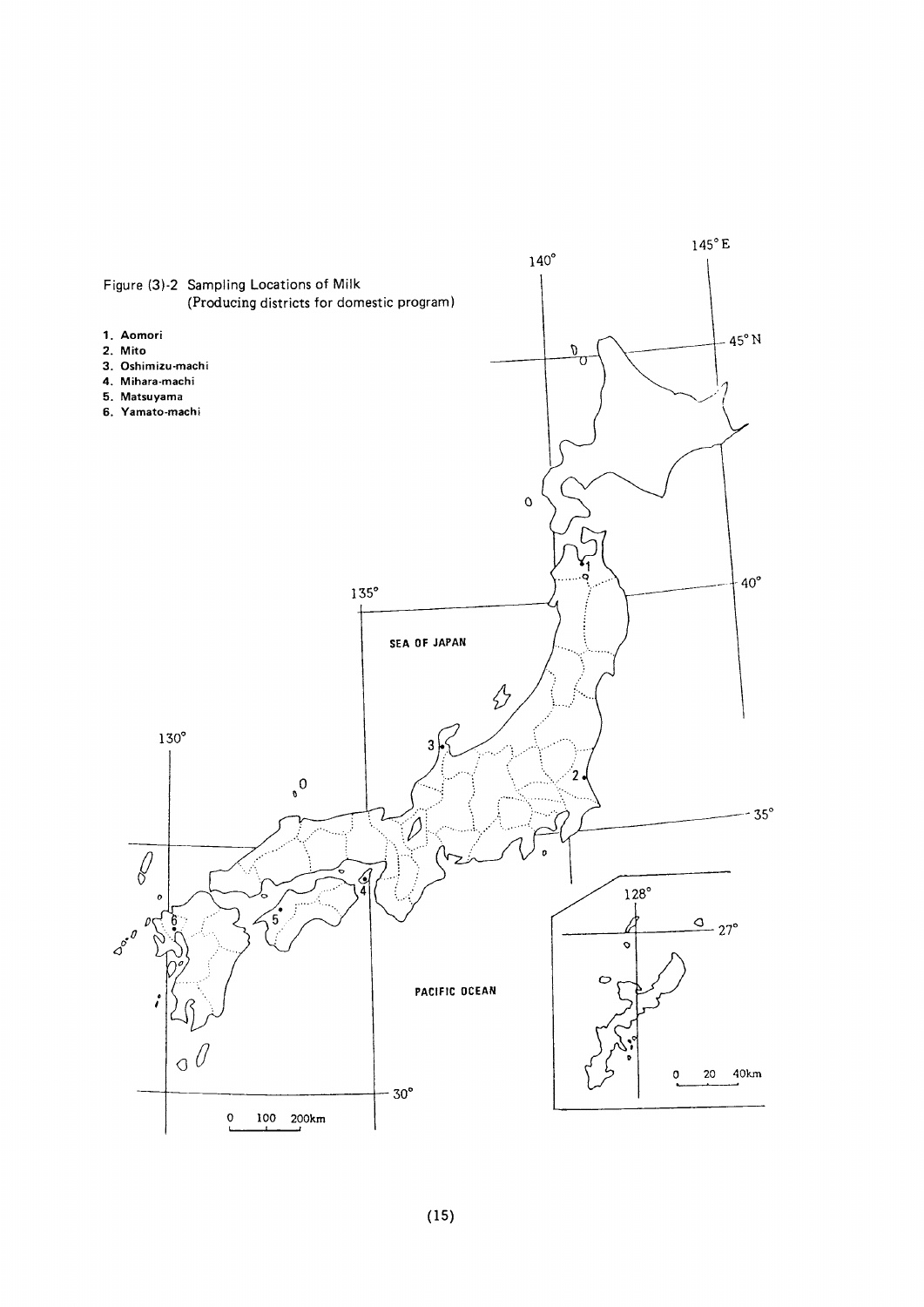#### (3)-3 Strontium-90 and Cesium-137 in Milk (consuming distric (from Aug. 1984 to May  $^{\circ}$

 $-$  continued from No. 71 of this publication  $-$ 

|                          | Component    |                  |                 | $^{90}\rm{Sr}$ | 137Cs          |                |                |
|--------------------------|--------------|------------------|-----------------|----------------|----------------|----------------|----------------|
| Location                 | Ash<br>(g/R) | Ca<br>$(g/\ell)$ | K<br>$(g/\ell)$ | $pCi/\ell$     | S.U.           | $pCi/\ell$     | C.U.           |
| August, 1984             |              |                  |                 |                |                |                |                |
| Yokohama, KANAGAWA       | 7.38         | 1.09             | 1.61            | $0.5 \pm 0.22$ | $0.5 \pm 0.20$ | $1.7 \pm 0.22$ | $1.1 \pm 0.14$ |
| October, 1984            |              |                  |                 |                |                |                |                |
| Kyoto, KYOTO             | 6.93         | 1.11             | 1.48            | $1.2 \pm 0.23$ | $1.1 \pm 0.21$ | $1.4 \pm 0.19$ | $1.0 \pm 0.13$ |
| December, 1984           |              |                  |                 |                |                |                |                |
| Akita, AKITA             | 7.36         | 1.15             | 1.57            | $1.4 \pm 0.23$ | $1.2 \pm 0.20$ | $1.2 \pm 0.19$ | $0.7 \pm 0.12$ |
| Matsue, SHIMANE          | 7.14         | 1.13             | 1.52            | $1.3 \pm 0.23$ | $1.1 \pm 0.21$ | $3.5 \pm 0.26$ | $2.3 \pm 0.17$ |
| Yonagusuku-mura, OKINAWA | 7.35         | 1.14             | 1.59            | $0.2 \pm 0.18$ | $0.2 \pm 0.16$ | $0.3 \pm 0.13$ | $0.2 \pm 0.09$ |
| January, 1985            |              |                  |                 |                |                |                |                |
| Fukushima, FUKUSHIMA     | 7.26         | 1.12             | 1.51            | $0.7 \pm 0.25$ | $0.7 \pm 0.22$ | $1.3 \pm 0.23$ | $0.8 \pm 0.15$ |
| Yokohama, KANAGAWA       | 7.10         | 1.08             | 1.51            | $0.5 \pm 0.19$ | $0.5 \pm 0.18$ | $0.9 \pm 0.17$ | $0.6 \pm 0.11$ |
| Osaka, OSAKA             | 7.46         | 1.20             | 1.56            | $1.3 \pm 0.25$ | $1.1 \pm 0.21$ | $0.9 \pm 0.16$ | $0.6 \pm 0.10$ |
| Hiroshima, HIROSHIMA     | 7.06         | $1.10$           | 1.59            | $0.6 \pm 0.19$ | $0.5 \pm 0.17$ | $0.6 \pm 0.16$ | $0.4 \pm 0.10$ |
| February, 1985           |              |                  |                 |                |                |                |                |
| Sapporo, HOKKAIDO        | 7.22         | 1.13             | 1.49            | $2.9 \pm 0.28$ | $2.6 \pm 0.25$ | $3.6 \pm 0.27$ | $2.4 \pm 0.18$ |
| Yamagata, YAMAGATA       | 6.98         | 1.03             | 1.51            | $0.9 \pm 0.19$ | $0.9 \pm 0.19$ | $0.8 \pm 0.17$ | $0.5 \pm 0.11$ |
| Shinjuku, TOKYO          | 7.16         | 1.09             | 1.54            | $0.6 \pm 0.19$ | $0.5 \pm 0.18$ | $0.7 \pm 0.15$ | $0.5 \pm 0.10$ |
| Niigata, NIIGATA         | 7.49         | 1.09             | 1.56            | $1.2 \pm 0.24$ | $1.1 \pm 0.21$ | $1.7 \pm 0.21$ | $1.1 \pm 0.14$ |
| Fukui, FUKUI             | 7.31         | $1.10$           | 1.57            | $1.3 \pm 0.23$ | $1.2 \pm 0.21$ | $3.7 \pm 0.27$ | $2.4 \pm 0.17$ |
| Nagano, NAGANO           | 7.02         | 1.10             | 1.50            | $1.0 \pm 0.22$ | $0.9 \pm 0.20$ | $0.6 \pm 0.14$ | $0.4 \pm 0.09$ |
| Shizuoka, SHIZUOKA       | 7.14         | 1.09             | 1.53            | $1.1 \pm 0.23$ | $1.0 \pm 0.21$ | $1.7 \pm 0.22$ | $1.1 \pm 0.14$ |
| Nagoya, AICHI            | 7.16         | 1.11             | 1.51            | $1.5 \pm 0.25$ | $1.4 \pm 0.22$ | $0.9 \pm 0.16$ | $0.6 \pm 0.11$ |
| Wakayama, WAKAYAMA       | 6.64         | 1.03             | 1.41            | $0.7 \pm 0.21$ | $0.7 \pm 0.21$ | $0.6 \pm 0.14$ | $0.4 \pm 0.10$ |
| Yonago, TOTTORI          | 7.19         | 1.15             | 1.52            | $0.8 \pm 0.23$ | $0.7 \pm 0.20$ | $1.5 \pm 0.20$ | $1.0 \pm 0.13$ |
| Okayama, OKAYAMA         | 7.02         | 1.17             | 1.52            | $1.1 \pm 0.21$ | $0.9 \pm 0.18$ | $0.7 \pm 0.15$ | $0.5 \pm 0.10$ |
| Yamaguchi, YAMAGUCHI     | 6.98         | 1.13             | 1.52            | $0.9 \pm 0.22$ | $0.8 \pm 0.19$ | $1.1 \pm 0.18$ | $0.7 \pm 0.12$ |
| Matsuyama, EHIME         | 7.67         | 1.18             | 1.62            | $1.6 \pm 0.27$ | $1.4 \pm 0.23$ | $1.0 \pm 0.18$ | $0.6 \pm 0.11$ |
| Kochi, KOCHI             | 7.31         | 1.16             | 1.56            | $1.8 \pm 0.24$ | $1.5 \pm 0.21$ | $3.4 \pm 0.26$ | $2.2 \pm 0.17$ |
| Chikusino, FUKUOKA       | 7.53         | 1.20             | 1.61            | $0.9 \pm 0.20$ | $0.7 \pm 0.17$ | $0.7 \pm 0.15$ | $0.4 \pm 0.09$ |
| Nagasaki, NAGASAKI       | 6.95         | 1.11             | 1.50            | $1.0 \pm 0.20$ | $0.9 \pm 0.18$ | $0.9 \pm 0.16$ | $0.6 \pm 0.11$ |
| Kagoshima, KAGOSHIMA     | 7.15         | 1.15             | 1.52            | $1.1 \pm 0.22$ | $1.0 \pm 0.19$ | $3.1 \pm 0.25$ | $2.0 \pm 0.17$ |

#### Table (3)-3: Strontium-90 and Cesium-137 in Milk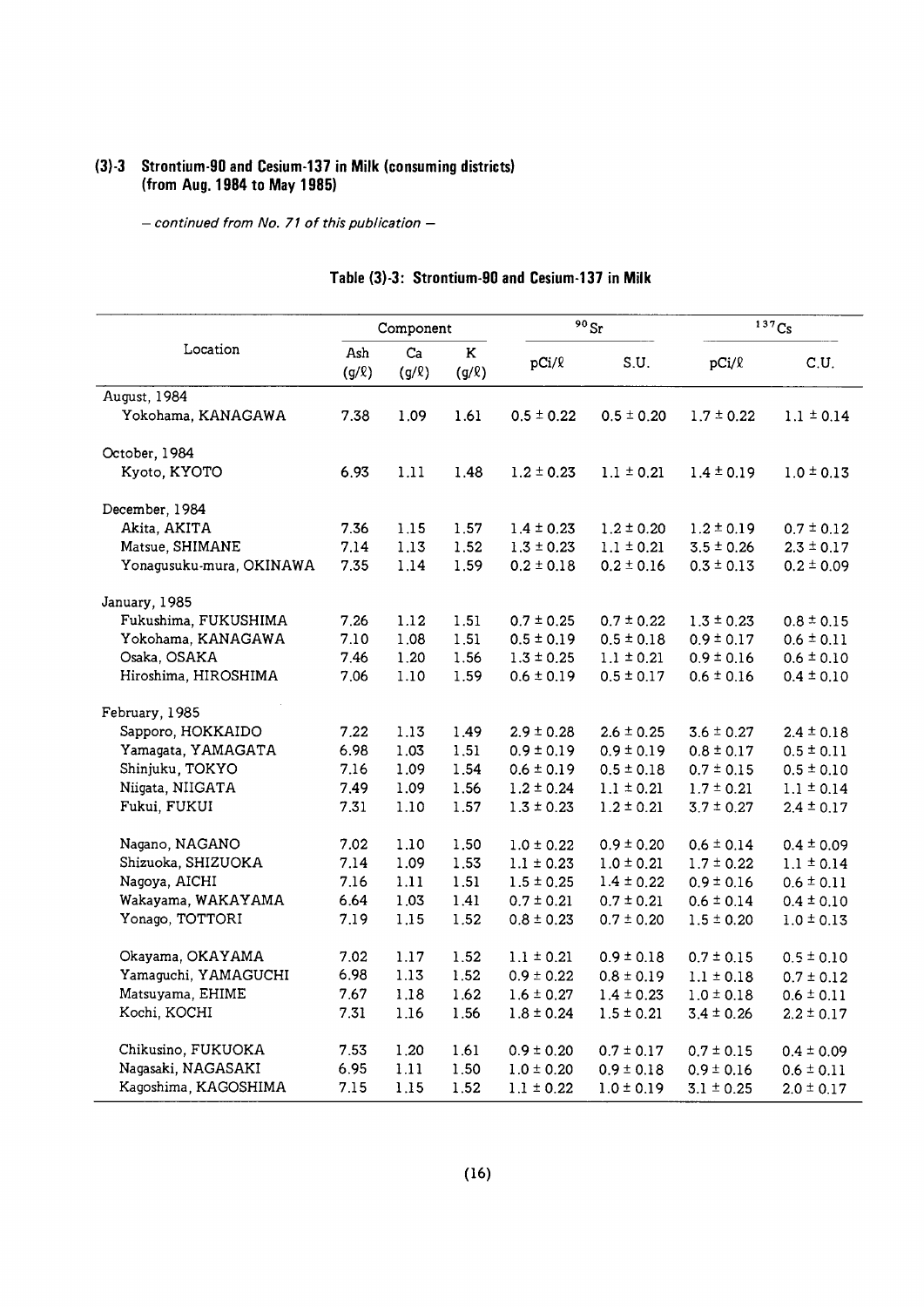|                                      |                   | Component        |                 |                                  | $90$ Sr                          | 137Cs                            |                                  |
|--------------------------------------|-------------------|------------------|-----------------|----------------------------------|----------------------------------|----------------------------------|----------------------------------|
| Location                             | Ash<br>$(q/\ell)$ | Ca<br>$(g/\ell)$ | к<br>$(g/\ell)$ | pCi/l                            | S.U.                             | pCi/R                            | C.U.                             |
| May, 1985                            |                   |                  |                 |                                  |                                  |                                  |                                  |
| Sendai, MIYAGI                       | 7.35              | 1.16             | 1.70            | $0.5 \pm 0.19$                   | $0.4 \pm 0.16$                   | $1.0 \pm 0.20$                   | $0.6 \pm 0.12$                   |
| Fukushima, FUKUSHIMA<br>Kyoto, KYOTO | 7.50<br>7.03      | 1.12<br>1.05     | 1.59<br>1.48    | $1.0 \pm 0.24$<br>$0.7 \pm 0.21$ | $0.9 \pm 0.21$<br>$0.7 \pm 0.20$ | $0.8 \pm 0.18$<br>$0.2 \pm 0.17$ | $0.5 \pm 0.12$<br>$0.1 \pm 0.11$ |

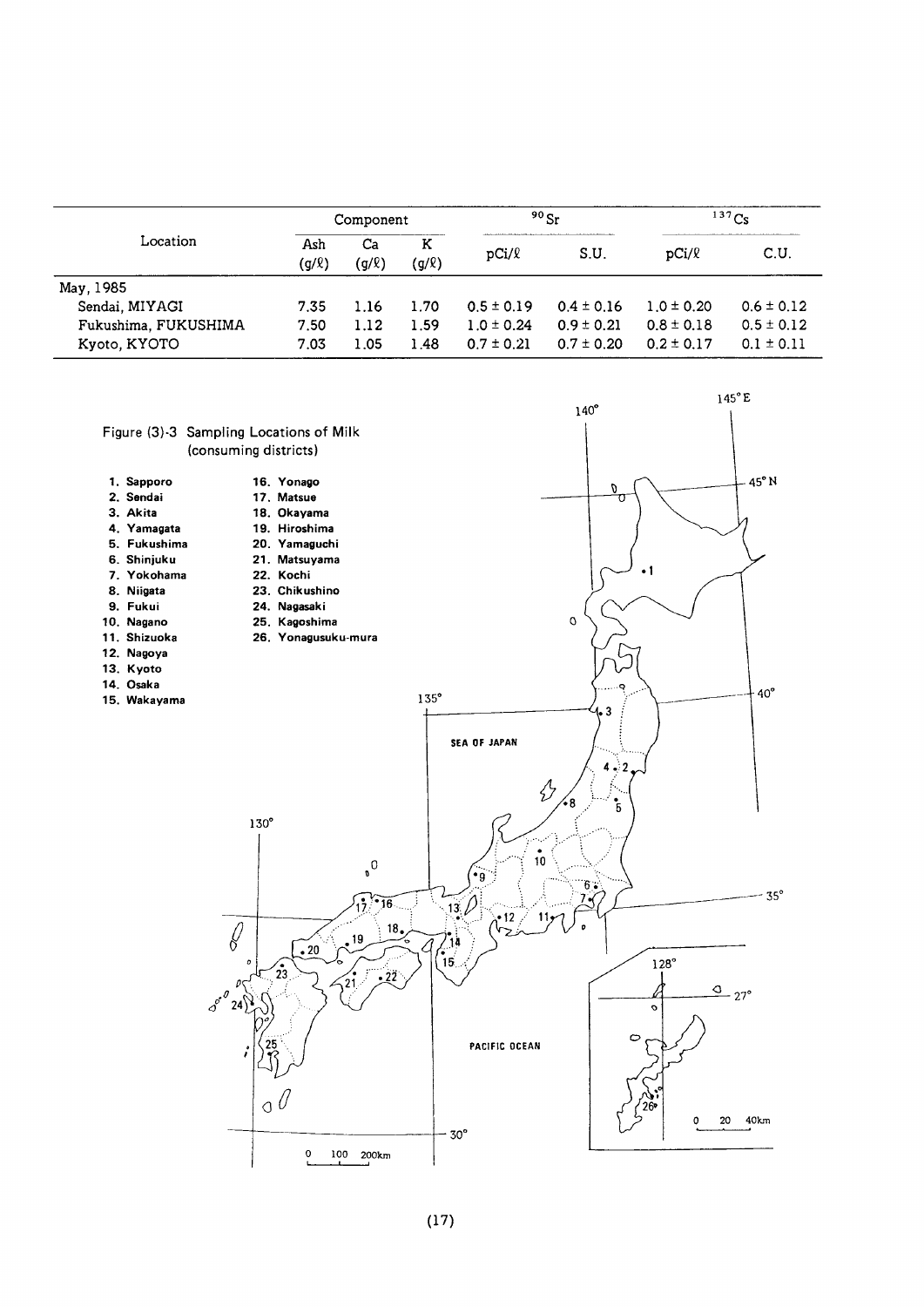# (3)-4 Strontium-90 and Cesium-137 in Milk (Powdered milk)

- continued from No. 71 of this publication -

|             |            | Component |         |                | $90$ Sr        | 137Cs          |                |
|-------------|------------|-----------|---------|----------------|----------------|----------------|----------------|
| Location    | Ash $(\%)$ | Ca (q/Kq) | K(q/Kq) | pCi/Kg         | S.U.           | pCi/Kq         | C.U.           |
| June, 1985  |            |           |         |                |                |                |                |
| Yukijirushi | 2.73       | 3.63      | 5.92    | $2.8 \pm 0.34$ | $0.8 \pm 0.09$ | $15 \pm 0.6$   | $2.6 \pm 0.10$ |
| Meiji       | 2.53       | 3.82      | 5.69    | $2.4 \pm 0.30$ | $0.6 \pm 0.08$ | $6.8 \pm 0.38$ | $1.2 \pm 0.07$ |
| Morinaga    | 2.43       | 3.26      | 5.61    | $2.4 \pm 0.29$ | $0.7 \pm 0.09$ | $5.6 \pm 0.35$ | $1.0 \pm 0.08$ |
| July, 1985  |            |           |         |                |                |                |                |
| Wakodo      | 2.67       | 4.27      | 5.66    | $3.2 \pm 0.35$ | $0.7 \pm 0.08$ | $6.3 \pm 0.39$ | $1.1 \pm 0.07$ |
| $*$ Meiji   | 7.90       | 12.4      | 17.5    | 31<br>±1.2     | $2.5 \pm 0.10$ | 62<br>±1.5     | $3.5 \pm 0.08$ |
| *Morinaga   | 8.15       | 12.8      | 18.2    | 19<br>±1.0     | $1.5 \pm 0.08$ | 28<br>±1.0     | $1.5 \pm 0.06$ |

#### Table (3)-4: Strontium-90 and Cesium-137 in Milk

 $^{\star}$ Skim milk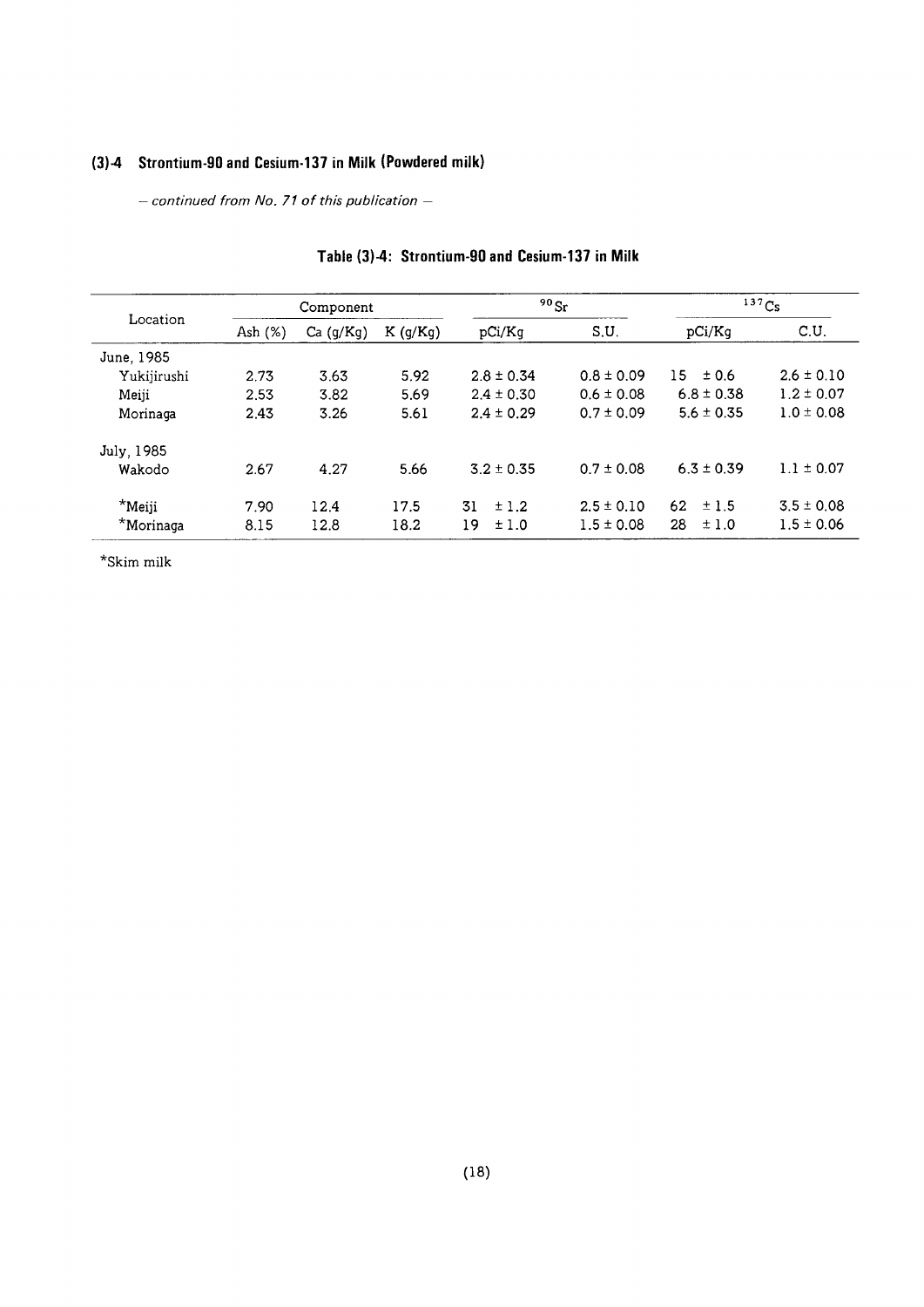#### (4)-1 Strontium-90 and Cesium-137 in Vegetables (producing distri (from Oct. 1984 to Mar. 1)

 $-$  continued from No. 71 of this publication  $-$ 

|                       | Component  |              |             |                | $\overline{90}$ Sr | $137C_s$       |                 |
|-----------------------|------------|--------------|-------------|----------------|--------------------|----------------|-----------------|
| Location              | Ash<br>(%) | Ca<br>(g/kg) | K<br>(g/kg) | pCi/kg         | S.U.               | pCi/kg         | C.U.            |
| (Japanese radish)     |            |              |             |                |                    |                |                 |
| October, 1984         |            |              |             |                |                    |                |                 |
| Sannohe, AOMORI       | 0.539      | 0.298        | 2.27        | $5.0 \pm 0.30$ | 17<br>±1.0         | $1.3 \pm 0.15$ | ± 0.07<br>0.6   |
| November, 1984        |            |              |             |                |                    |                |                 |
| Gotenba, SHIZUOKA     | 0.525      | 0.323        | 2.25        | $7.9 \pm 0.38$ | ±1.2<br>24         | $0.7 \pm 0.13$ | $0.3 \pm 0.06$  |
| Shime-machi, FUKUOKA  | 0.587      | 0.247        | 2.65        | $3.8 \pm 0.30$ | 15<br>±1.2         | $1.1 \pm 0.17$ | $6.4 \pm 0.06$  |
| December, 1984        |            |              |             |                |                    |                |                 |
| Fukushima, FUKUSHIMA  | 0.461      | 0.229        | 1.78        | $2.4 \pm 0.34$ | ±1.5<br>11.        | $0.3 \pm 0.17$ | $0.2 \pm 0.09$  |
| January, 1985         |            |              |             |                |                    |                |                 |
| Yuya-machi, YAMAGUCHI | 0.723      | 0.280        | 3.19        | 15<br>±0.6     | ± 2.1<br>53.       | $0.1 \pm 0.13$ | $0.02 \pm 0.04$ |
| Kubokawa-machi, KOCHI | 0.537      | 0.284        | 2.27        | ± 0.5<br>15    | 55<br>±1.8         | $0.1 \pm 0.10$ | $0.02 \pm 0.04$ |
| March, 1985           |            |              |             |                |                    |                |                 |
| Hiroshima, HIROSHIMA  | 0.422      | 0.234        | 1.71        | $1.3 \pm 0.25$ | $5.4 \pm 1.0$      | $0.5 \pm 0.16$ | $0.3 \pm 0.09$  |
| (Spinach)             |            |              |             |                |                    |                |                 |
| November, 1984        |            |              |             |                |                    |                |                 |
| Gotenba, SHIZUOKA     | 1.59       | 0.545        | 7.23        | $2.6 \pm 0.33$ | $4.8 \pm 0.61$     | $1.6 \pm 0.23$ | $0.2 \pm 0.03$  |
| December, 1984        |            |              |             |                |                    |                |                 |
| Fukushima, FUKUSHIMA  | 1.49       | 0.768        | 5.86        | $3.5 \pm 0.38$ | $4.5 \pm 0.50$     | $0.3 \pm 0.19$ | ± 0.03<br>0.1   |
| Matsuyama, EHIME      | 1.59       | 0.759        | 6.45        | $1.7 \pm 0.29$ | $2.3 \pm 0.39$     | $1.7 \pm 0.24$ | 0.3<br>± 0.04   |
| January, 1985         |            |              |             |                |                    |                |                 |
| Yuya-machi, YAMAGUCHI | 1.90       | 0.759        | 7.84        | ± 0.7<br>16    | ± 0.9<br>21.       | $0.7 \pm 0.20$ | ± 0.03<br>0.1   |
| Kubokawa-machi, KOCHI | 1.87       | 1.12         | 7.64        | 29<br>± 0.9    | ± 0.8<br>26        | $2.9 \pm 0.32$ | ± 0.04<br>0.4   |
| February, 1985        |            |              |             |                |                    |                |                 |
| Akashi, HYOGO         | 1.49       | 0.698        | 6.30        | $0.6 \pm 0.31$ | $0.8 \pm 0.44$     | $0.4 \pm 0.18$ | $0.1 \pm 0.03$  |
| March, 1985           |            |              |             |                |                    |                |                 |
| Hiroshima, HIROSHIMA  | 1.58       | 0.491        | 4.47        | $0.7 \pm 0.25$ | $1.3 \pm 0.50$     | $0.7 \pm 0.20$ | $0.1 \pm 0.04$  |

# Table (4)-1: Strontium-90 and Cesium-137 in Vegetables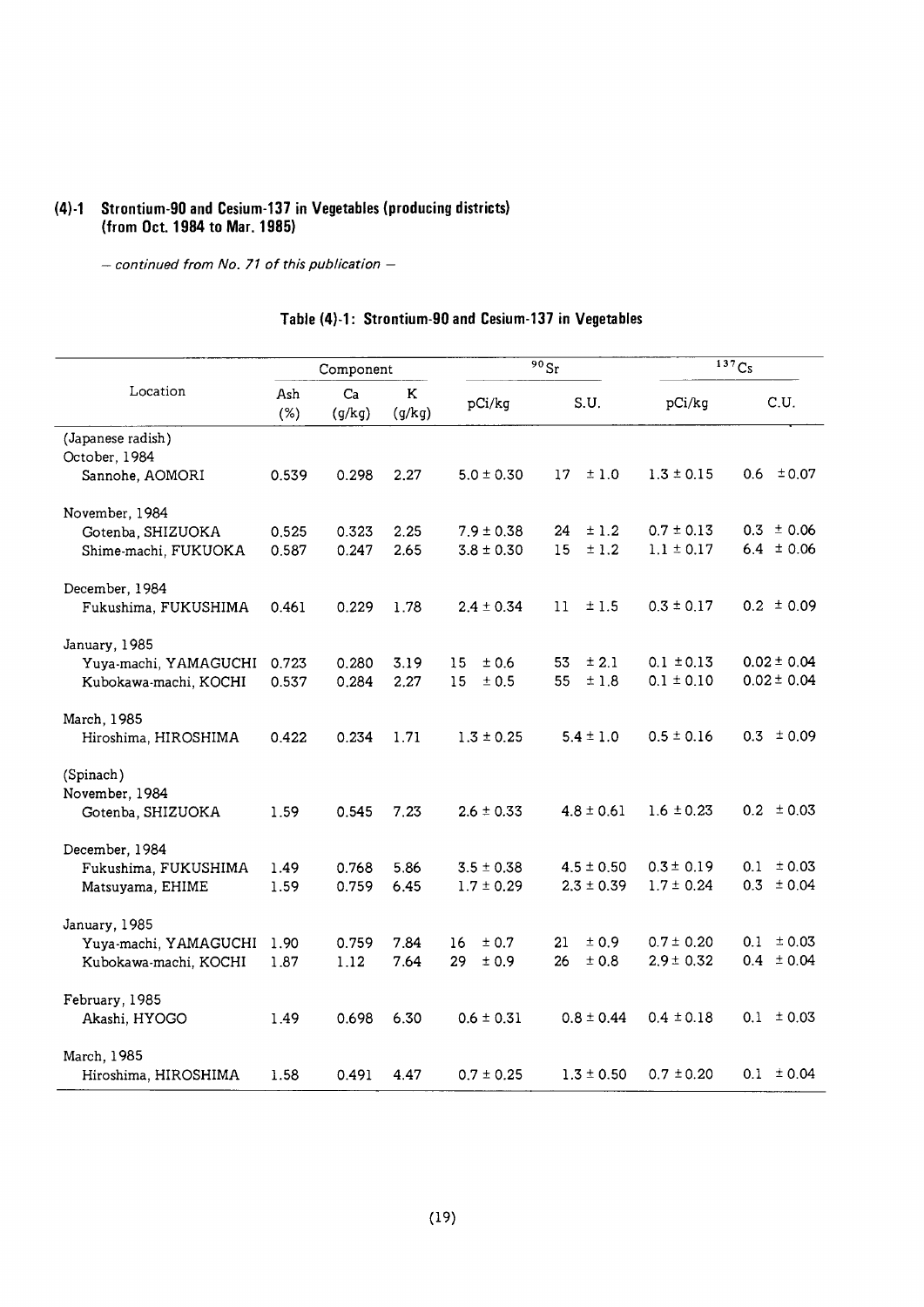|                                         | Component  |              |             | 90Sr           |                | $137C_S$       |                |
|-----------------------------------------|------------|--------------|-------------|----------------|----------------|----------------|----------------|
| Location                                | Ash<br>(%) | Ca<br>(g/kg) | Κ<br>(g/kg) | pCi/kg         | S.U.           | pCi/kg         | C.U.           |
| (Cabbage)<br>October, 1984              | 0.596      | 0.409        | 2.40        | $12 \pm 0.5$   | $28 \pm 1.2$   | $4.4 \pm 0.26$ | $1.8 \pm 0.11$ |
| Sannohe-machi, AOMORI<br>December, 1984 |            |              |             |                |                |                |                |
| Kumatori-machi, OSAKA                   | 0.636      | 0.477        | 2.48        | $3.0 \pm 0.27$ | $6.2 \pm 0.56$ | $0.7 \pm 0.15$ | $0.3 \pm 0.06$ |

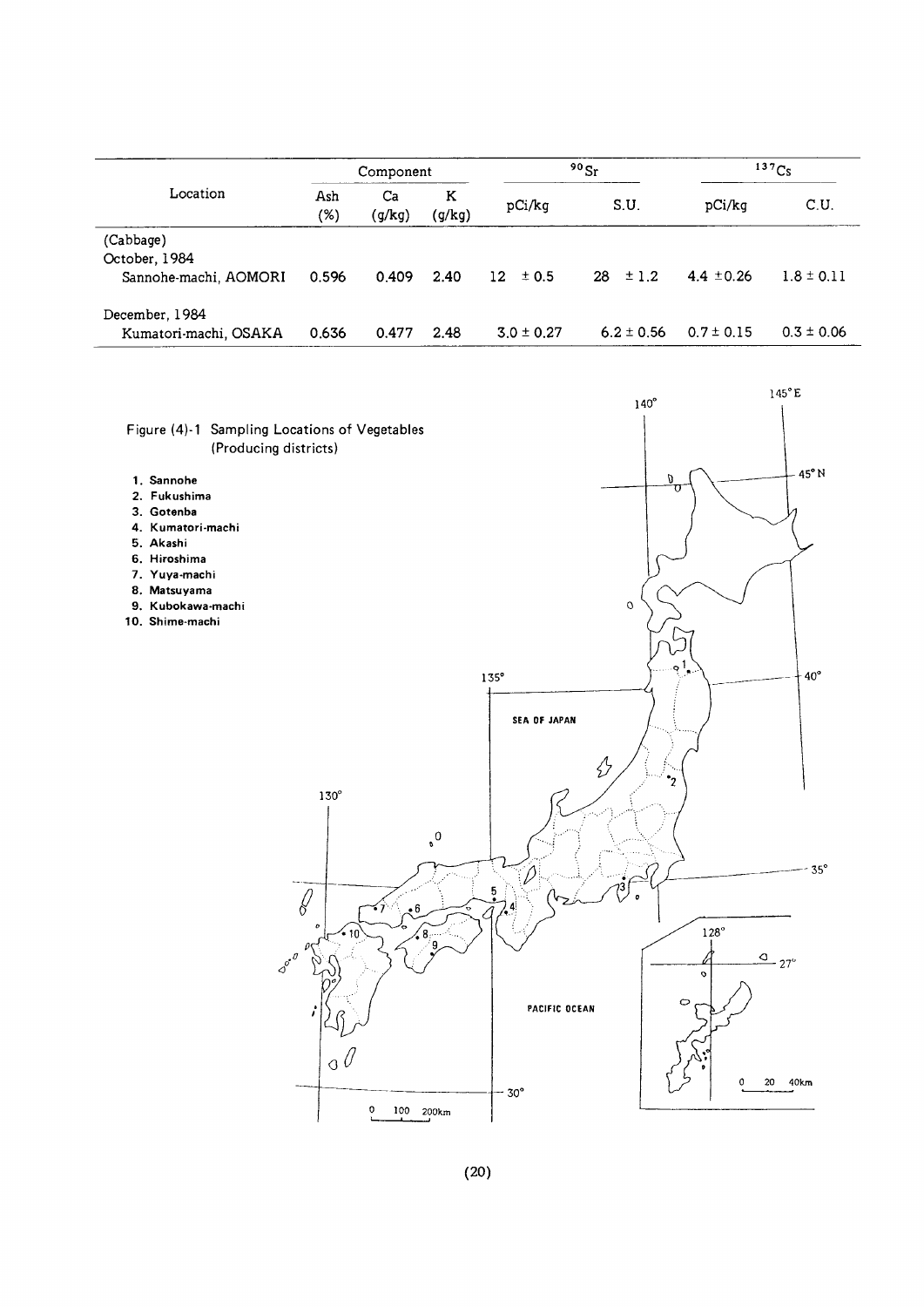## (4)-2 Strontium-90 and Cesium-137 in Vegetables (consuming districts) (from Nov. 1984 to Feb. 1985)

- continued from No. 71 of this publication -

|                          | Component  |              |             |                | $90$ Sr        | $137$ Cs       |                 |
|--------------------------|------------|--------------|-------------|----------------|----------------|----------------|-----------------|
| Location                 | Ash<br>(%) | Ca<br>(g/kg) | K<br>(g/kg) | pCi/kg         | S.U.           | pCi/kg         | C.U.            |
| (Japanese radish)        |            |              |             |                |                |                |                 |
| November, 1984           |            |              |             |                |                |                |                 |
| Yonaqusuku-mura, OKINAWA | 0.821      | 0.343        | 3.40        | $2.9 \pm 0.33$ | $8.4 \pm 0.95$ | $0.4 \pm 0.17$ | ± 0.05<br>0.1   |
| December, 1984           |            |              |             |                |                |                |                 |
| Shinjuku, TOKYO          | 0.648      | 0.288        | 2.79        | $3.4 \pm 0.30$ | 12<br>±1.0     | $0.2 \pm 0.12$ | 0.1<br>± 0.04   |
| January, 1985            |            |              |             |                |                |                |                 |
| Nagasaki, NAGASAKI       | 0.520      | 0.280        | 2.27        | $1.8 \pm 0.22$ | $6.4 \pm 0.77$ | $0.9 \pm 0.15$ | $0.4 \pm 0.07$  |
|                          |            |              |             |                |                |                |                 |
| February, 1985           |            |              |             |                |                |                |                 |
| Yokohama, KANAGAWA       | 0.395      | 0.202        | 1.60        | $0.3 \pm 0.21$ | $1.0 \pm 1.1$  | $0.2 \pm 0.14$ | ±0.09<br>0.1    |
| (Spinach)                |            |              |             |                |                |                |                 |
| November, 1984           |            |              |             |                |                |                |                 |
| Yonaqusuku-mura, OKINAWA | 1.05       | 0.454        | 4.84        | $0.3 \pm 0.21$ | $0.6 \pm 0.47$ | $0.0 \pm 0.16$ | ± 0.03<br>0.0   |
|                          |            |              |             |                |                |                |                 |
| December, 1984           |            |              |             |                |                |                |                 |
| Shinjuku, TOKYO          | 1.65       | 0.626        | 7.14        | $2.4 \pm 0.32$ | $3.8 \pm 0.51$ | $0.8 \pm 0.20$ | ± 0.03<br>0.1   |
| Matsuyama, EHIME         | 1.65       | 0.473        | 7.13        | $2.1 \pm 0.30$ | $4.5 \pm 0.63$ | $0.3 \pm 0.17$ | $0.04 \pm 0.02$ |
| January, 1985            |            |              |             |                |                |                |                 |
| Nagasaki, NAGASAKI       | 1.36       | 0.919        | 4.64        | $2.1 \pm 0.31$ | $2.3 \pm 0.34$ | $3.3 \pm 0.32$ | ± 0.07<br>0.7   |
|                          |            |              |             |                |                |                |                 |
| February, 1985           |            |              |             |                |                |                |                 |
| Yokohama, KANAGAWA       | 1.54       | 0.518        | 6.52        | $1.7 \pm 0.35$ | $3.3 \pm 0.68$ | $0.4 \pm 0.18$ | 0.1<br>± 0.03   |

# Table (4)-2: Strontium-90 and Cesium-137 in Vegetables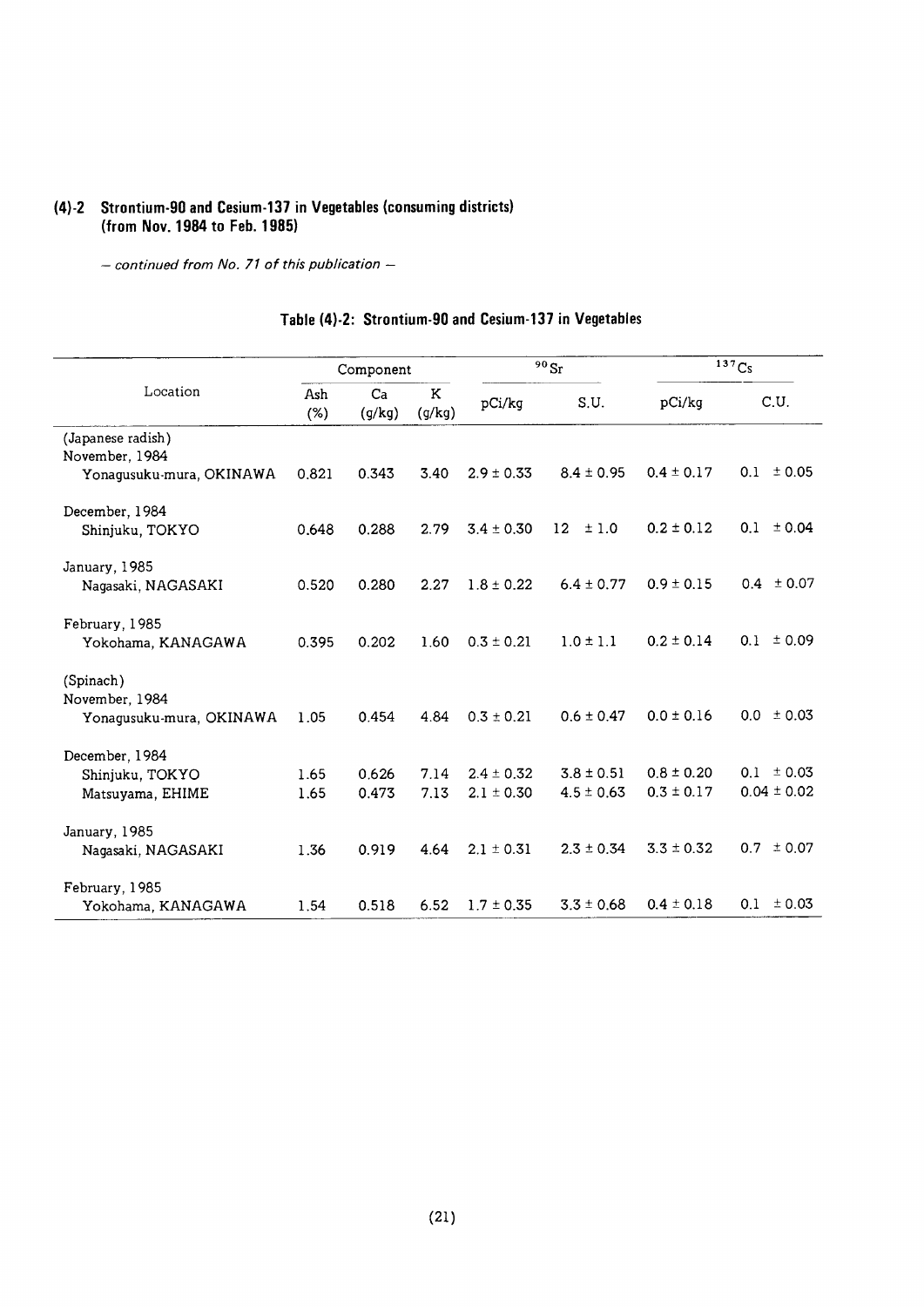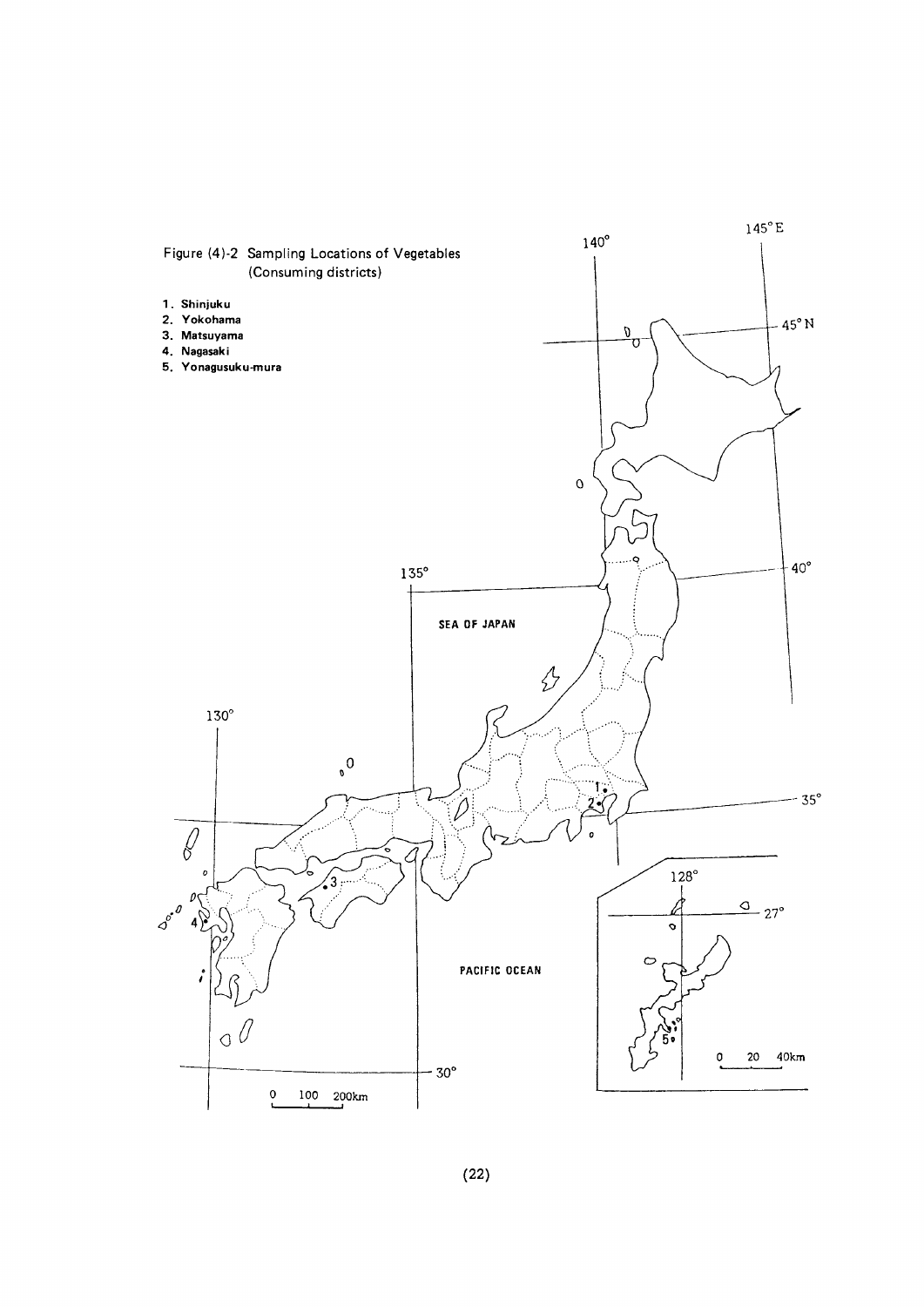#### (5) Strontium-90 and Cesium-137 in Tea (Japane (from Jun. 198

- continued from No. 69 of this publication -

|                            | Component  |              | $90$ Sr     |              | $137$ Cs       |                 |                |
|----------------------------|------------|--------------|-------------|--------------|----------------|-----------------|----------------|
| Location                   | Ash<br>(%) | Ca<br>(g/kg) | Κ<br>(g/kg) | pCi/kg       | S.U.           | pCi/kg          | C.U.           |
| June, 1985                 |            |              |             |              |                |                 |                |
| Shuzenji-machi, SHIZUOKA   | 5.26       | 3.30         | 19.7        | $53 \pm 3.0$ | ±0.9<br>16     | ±1.8<br>20      | $1.0 \pm 0.09$ |
| Iwata, SHIZUOKA            | 5.16       | 3.20         | 19.2        | $19 \pm 2.1$ | $6.0 \pm 0.65$ | ±1.2<br>7       | $0.4 \pm 0.06$ |
| Uji, KYOTO                 | 4.91       | 2.95         | 18.4        | $23 \pm 2.2$ | $7.8 \pm 0.74$ | $3.1 \pm 0.94$  | $0.2 \pm 0.05$ |
| Kaya-machi, KYOTO          | 5.31       | 2.93         | 19.2        | $37 \pm 2.8$ | $13 + 1.0$     | $\pm 2.3$<br>36 | $1.9 \pm 0.12$ |
| Miyanojou-machi, KAGOSHIMA | 6.12       | 3.14         | 23.6        | $28 \pm 2.7$ | $8.9 \pm 0.85$ | ± 2.0<br>22     | $0.9 \pm 0.08$ |
| Chiran-machi, KAGOSHIMA    | 4.95       | 2.32         | 18.7        | $13 \pm 1.9$ | $5.6 \pm 0.83$ | 66<br>±2.9      | $3.5 \pm 0.15$ |

#### Table (5): Strontium-90 and Cesium-137 in Tea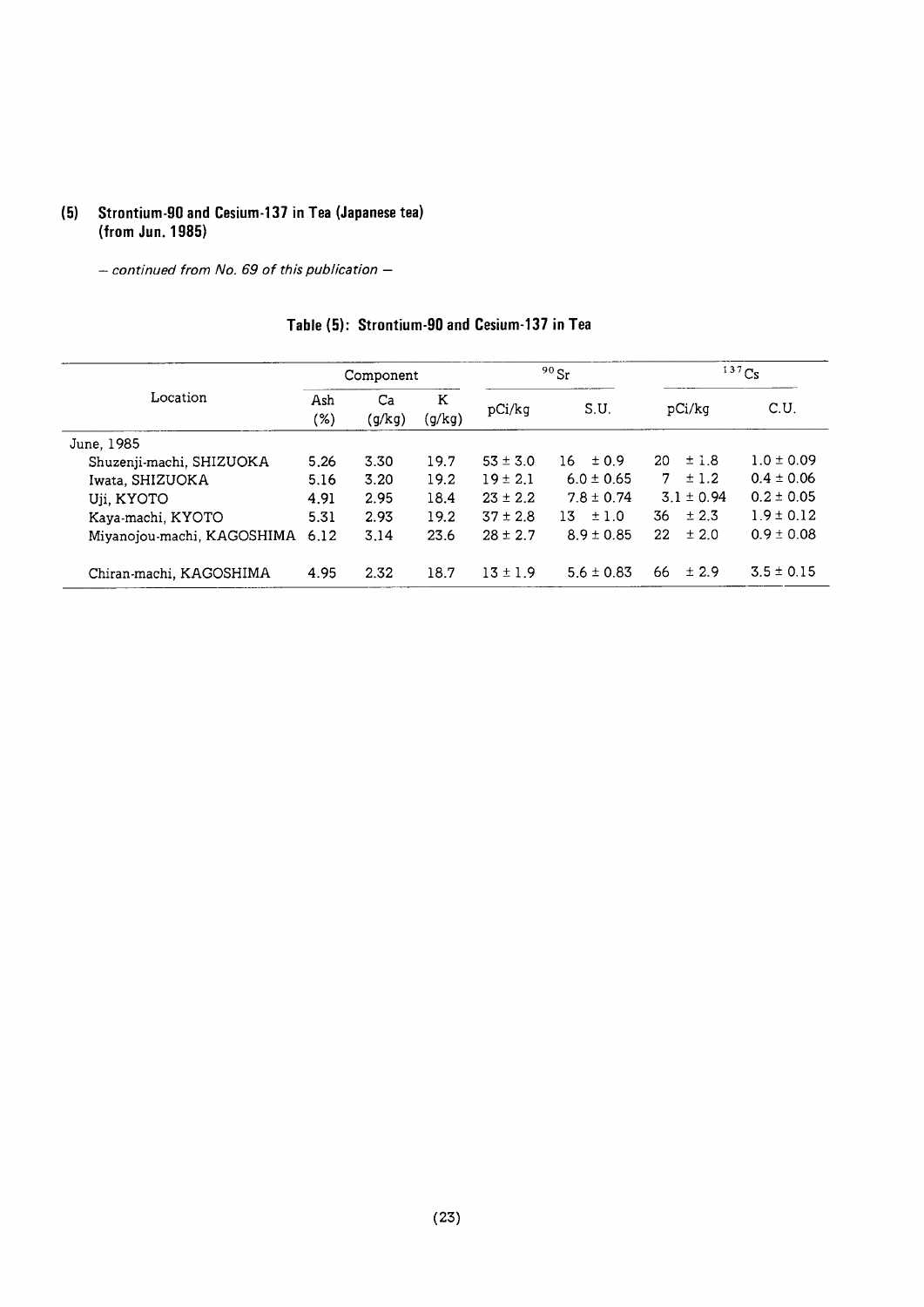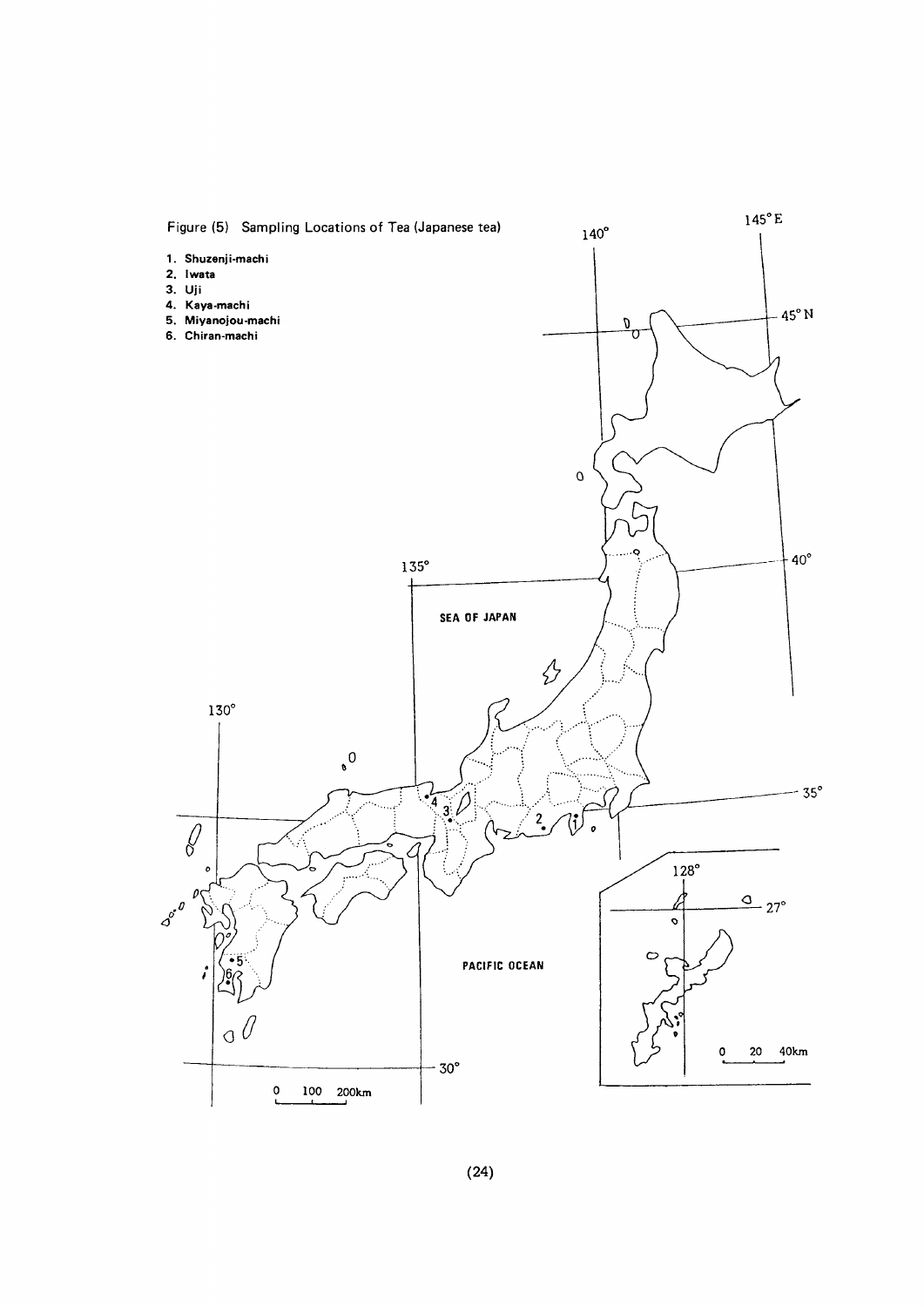## (6) Strontium-90 and Cesium-137 in Sea fish (from Nov. 1984 to Jun. 1985)

 $-$  continued from No. 71 of this publication  $-$ 

## Table (6): Strontium-90 and Cesium-137 in Sea fish

|                                       |            | Component    |             |                | $^{90}\rm{Sr}$         | 137Cs          |                |
|---------------------------------------|------------|--------------|-------------|----------------|------------------------|----------------|----------------|
| Location                              | Ash<br>(%) | Ca<br>(g/kg) | K<br>(g/kg) | pCi/kg         | S.U.                   | pCi/kg         | C.U.           |
| (Branchiostegus sp.)                  |            |              |             |                |                        |                |                |
| November, 1984<br>Nagasaki, NAGASAKI  | 0.980      | 0.322        | 2.94        | $0.6 \pm 0.48$ | $\overline{2}$<br>±1.5 | $5.4 \pm 0.58$ | $1.8 \pm 0.20$ |
|                                       |            |              |             |                |                        |                |                |
| (Katsuwonus pelamis)                  |            |              |             |                |                        |                |                |
| May, 1985<br>Tosa, KOCHI              | 1.35       | 0.434        | 4.02        | $0.4 \pm 0.25$ | $0.8 \pm 0.57$         | 12<br>± 0.5    | $3.0 \pm 0.13$ |
|                                       |            |              |             |                |                        |                |                |
| (Limanda herzensteini)                |            |              |             |                |                        |                |                |
| March, 1985                           | 2.54       | 5.64         | 2.44        | $0.9 \pm 0.26$ | $0.2 \pm 0.05$         | $3.3 \pm 0.32$ | $1.4 \pm 0.13$ |
| Hiroshima, HIROSHIMA                  |            |              |             |                |                        |                |                |
| June, 1985                            |            |              |             |                |                        |                |                |
| Sendai, MIYAGI                        | 2.98       | 7.45         | 2.05        | $0.4 \pm 0.22$ | $0.1 \pm 0.03$         | $2.1 \pm 0.29$ | $1.0 \pm 0.14$ |
| (Sillago sihama)                      |            |              |             |                |                        |                |                |
| June, 1985                            |            |              |             |                |                        |                |                |
| Minamichita-machi, AICHI              | 3.70       | 8.92         | 3.19        | $0.7 \pm 0.22$ | ± 0.02<br>0.1          | $3.8 \pm 0.33$ | $1.2 \pm 0.10$ |
|                                       |            |              |             |                |                        |                |                |
| (Scomber japonicus)<br>November, 1984 |            |              |             |                |                        |                |                |
| Osaka, OSAKA                          | 1.13       | 0.126        | 2.50        | $0.2 \pm 0.27$ | ± 2.2<br>$\mathbf{1}$  | $5.5 \pm 0.42$ | $2.2 \pm 0.17$ |
|                                       |            |              |             |                |                        |                |                |
| January, 1985<br>Sakaiminato, TOTTORI | 1.35       | 0.952        | 3.72        | $0.1 \pm 0.23$ | $0.2 \pm 0.24$         | $6.2 \pm 0.39$ | $1.7 \pm 0.11$ |
|                                       |            |              |             |                |                        |                |                |
| (Caesio chrysozonus cuvier)           |            |              |             |                |                        |                |                |
| November, 1984                        |            |              |             |                |                        |                | $1.5 \pm 0.11$ |
| Yonagusuku-mura, OKINAWA              | 3.16       | 8.13         | 3.01        | $0.0 \pm 0.24$ | $0.0 \pm 0.03$         | $4.5 \pm 0.34$ |                |
| (Sebastes Inermis)                    |            |              |             |                |                        |                |                |
| February, 1985                        |            |              |             |                |                        |                |                |
| Ajisu-machi, YAMAGUCHI                | 5.26       | 15.0         | 3.49        | $0.7 \pm 0.27$ | $0.05 \pm 0.02$        | $5.6 \pm 0.42$ | $1.6 \pm 0.12$ |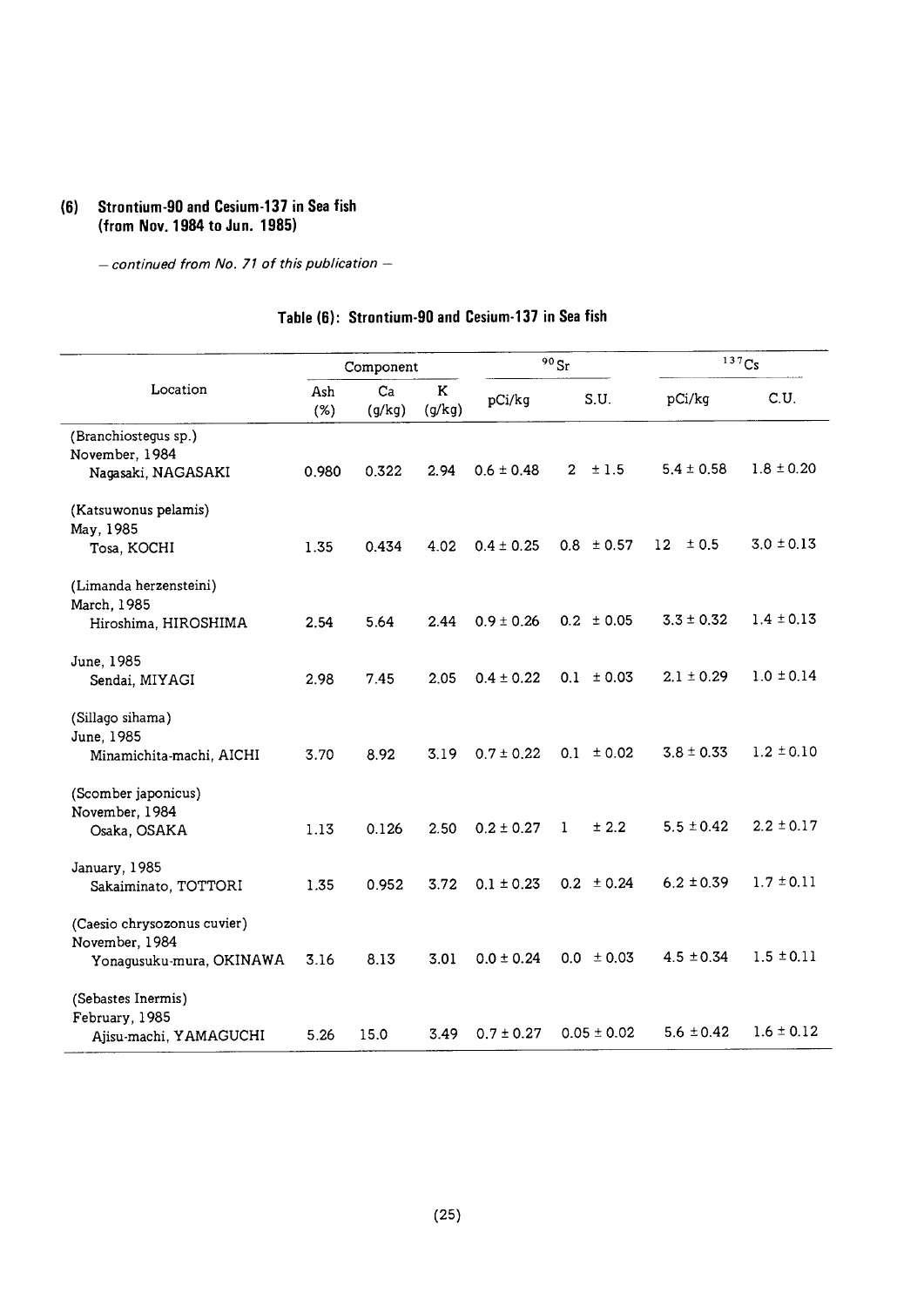# Sea fish

| Japanese name                             | English name                        | Scientific name                |
|-------------------------------------------|-------------------------------------|--------------------------------|
| Amadai                                    | Tilefish                            | Branchiostegus sp.             |
| Katsuo                                    | Bonito                              | Katsuwonus pelamis             |
| Karei                                     | Flatfish                            | Limanda herzensteini           |
| Kisu                                      | Sillago                             | Sillago sihama                 |
| Saba                                      | Common mackerel                     | Scomber japonicus              |
| Takasago                                  | Black-tipped fusilier               | Caesio chrysozonus cuvier      |
| Mebaru                                    | <b>Black Rockfish</b>               | Sebastes Inermis               |
|                                           |                                     | $145^{\circ}$ E<br>$140^\circ$ |
|                                           |                                     |                                |
|                                           |                                     |                                |
| Figure (6) Sampling Locations of sea fish |                                     | $45^{\circ}$ N                 |
| 1. Sendai                                 |                                     | $\overline{\rho}^{\Omega}$     |
| 2. Minamichita-machi                      |                                     |                                |
| 3. Oosaka                                 |                                     |                                |
| 4. Sakaiminato                            |                                     |                                |
| 5. Hiroshima                              |                                     |                                |
| 6. Ajisu-machi<br>7. Tosa                 |                                     |                                |
| 8. Nagasaki                               |                                     | $\rm{O}$                       |
| 9. Yonagusuku-mura                        |                                     |                                |
|                                           |                                     |                                |
|                                           |                                     |                                |
|                                           | $135^\circ$                         | $40^\circ$                     |
|                                           |                                     |                                |
|                                           | SEA OF JAPAN                        |                                |
|                                           |                                     |                                |
|                                           |                                     |                                |
|                                           |                                     | B                              |
|                                           | $.30^{\circ}$                       |                                |
|                                           |                                     |                                |
|                                           | $\sigma$                            |                                |
|                                           |                                     |                                |
|                                           |                                     | $35^\circ$                     |
|                                           |                                     |                                |
| ୪                                         | $\cdot$ 5<br>$\bullet$ <sup>6</sup> |                                |
|                                           |                                     | $128^\circ$                    |
|                                           |                                     | $\frac{Q}{27}$                 |
| $\boldsymbol{\mathcal{S}}^{\circ}$<br>8   |                                     | ۰                              |
|                                           |                                     | $\circ$                        |
|                                           |                                     |                                |
|                                           |                                     | PACIFIC OCEAN                  |
|                                           |                                     |                                |
|                                           |                                     |                                |
|                                           | a €                                 | 20 40km<br>0                   |

 $0$  100 200km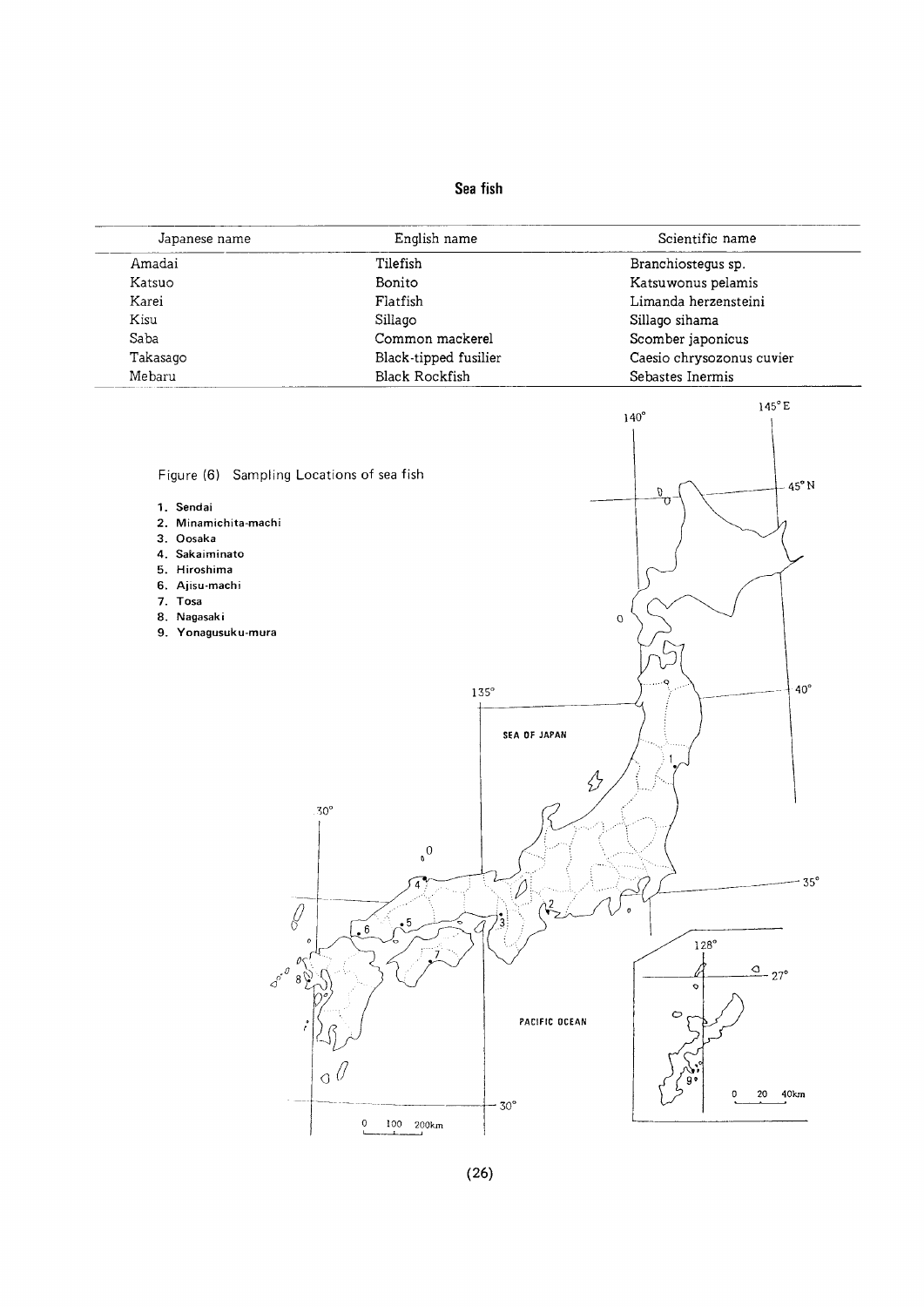#### (7) Strontium-90 and Cesium-137 in Shellfish (from Mar 1985 to Jul. 1985)

- continued from No. 71 of this publication -

# Table (7): Strontium-90 and Cesium-137 in Shellfish

|                      |               | Component    |             | 90Sr           |                | 137Cs          |                |
|----------------------|---------------|--------------|-------------|----------------|----------------|----------------|----------------|
| Location             | Ash<br>$(\%)$ | Ca<br>(g/kg) | Κ<br>(g/kg) | pCi/kg         | S.U.           | pCi/kq         | C.U.           |
| (Ostrea gigas)       |               |              |             |                |                |                |                |
| March, 1985          |               |              |             |                |                |                |                |
| Hiroshima, HIROSHIMA | 1.76          | 1.09         | 2.09        | $0.4 \pm 0.49$ | $0.4 \pm 0.45$ | $0.8 \pm 0.33$ | $0.4 \pm 0.16$ |
| (Turbo cornutus)     |               |              |             |                |                |                |                |
| May, 1985            |               |              |             |                |                |                |                |
| Ryotsu, NIIGATA      | 2.19          | 0.495        | 2.71        | $0.2 \pm 0.88$ | $0 \pm 1.8$    | $0.7 \pm 0.70$ | $0.3 \pm 0.26$ |
| July, 1985           |               |              |             |                |                |                |                |
| Sakata, YAMAGATA     | 3.29          | 3.78         | 2.61        | $0.4 \pm 0.27$ | $0.1 \pm 0.07$ | $1.4 \pm 0.26$ | $0.5 \pm 0.10$ |

#### Shellfish

| Japanese name | English name | Scientific name |
|---------------|--------------|-----------------|
| Kaki          | Ovster       | Ostrea gigas    |
| Sazae         | Wreath shell | Turbo cornutus  |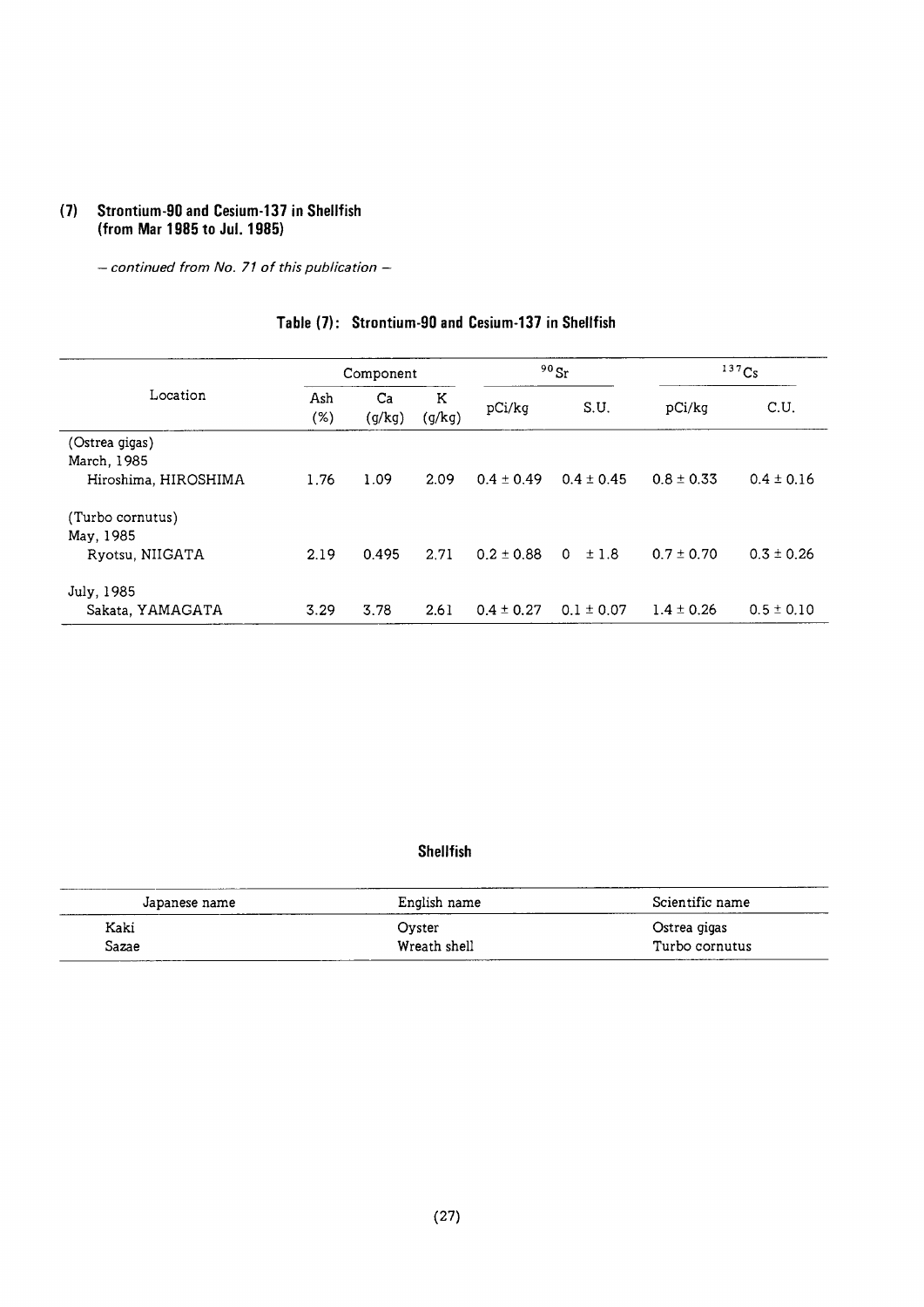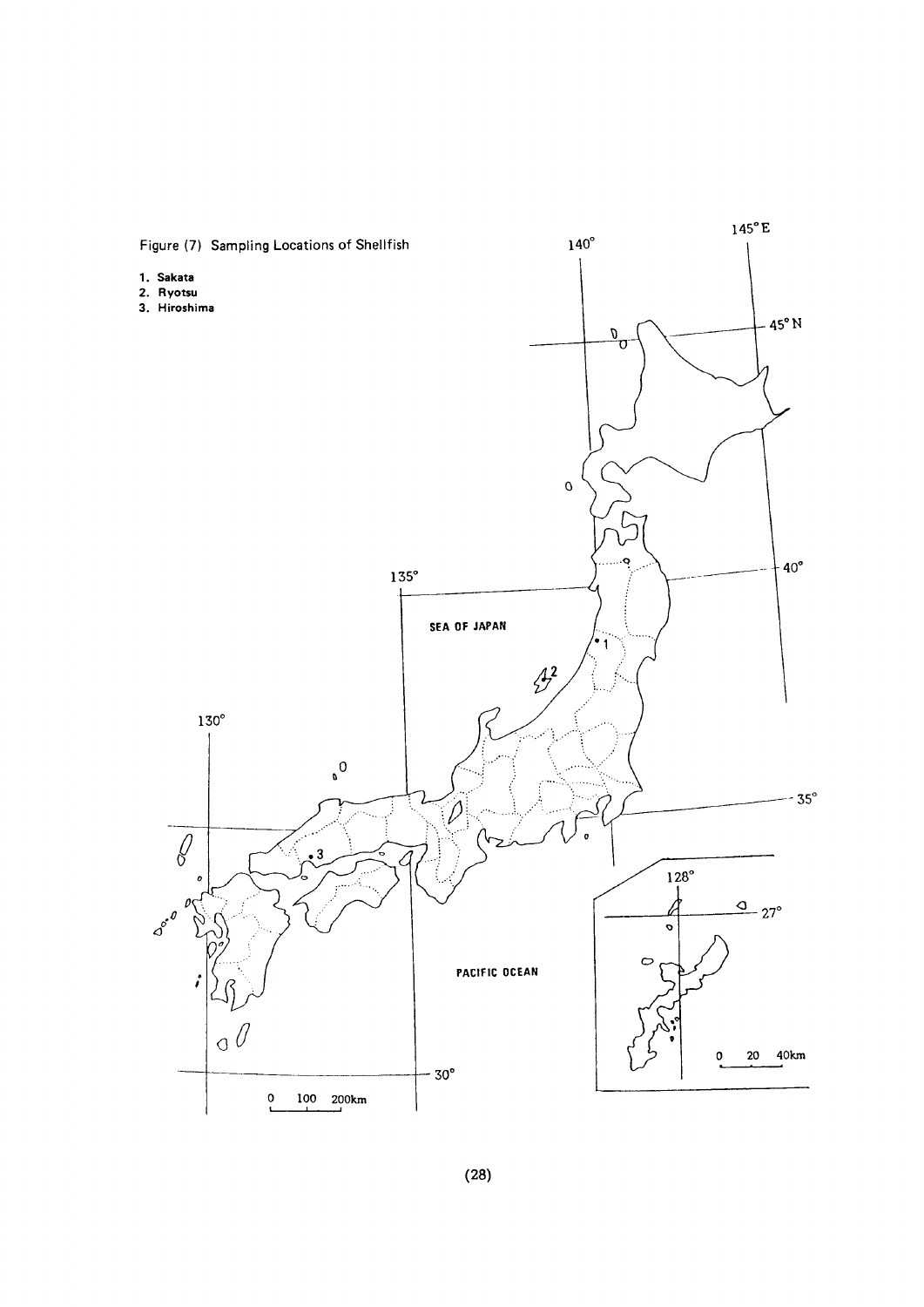#### (8) Strontium-90 and Cesium-137 in Seaweeds (from Feb. 1985 to Jun. 1985)

- continued from No. 71 of this publication -

#### $90Sr$  $137Cs$ Component Location Ash Ca <sup>K</sup> C.U. pCi/kg  $(%)$  (g/kg)  $(g/kg)$  pCi/kg S.U (Undaria pinnatifida) February,1985  $0.8 \pm 0.21$  $0.1 \pm 0.04$ 2.08 0.606 5.52 1.3 ± 0.30 2.1 ± 0.49 Minamichita-machi, AICHI 3.31 0.683 10.6 0.5±0.29 0.7±0.43  $1.6 \pm 0.24$  $0.1 \pm 0.02$ Shimabara, NAGASAKI March,1985 Hiroshima, HIROSHIMA 2.96 0.549 8.17 0.6±0.24 1.1±0.43  $1.0 \pm 0.20$  $0.1 \pm 0.02$ April,1985 1.51 0.642 3.13 1.4±0.29 2.2±0.45  $1.0 \pm 0.23$  $0.3 \pm 0.07$ Togi-machi, ISHIKAWA May,1985  $0.2 \pm 0.04$ 3.97 0.988 6.64 1.9±0.36 1.9±0.36  $1.1 \pm 0.24$ Ryotsu, NIIGATA June,1985 2.39 1.22 3.01 2.1±0.32 1.7±0.27  $1.2 \pm 0.23$  $0.4 \pm 0.08$ Sakata,YAMAGATA

#### Table (8): Strontium-90 and Cesium-137 in Seaweeds

| Japanese name | .<br>English name | Scientific name     |  |  |
|---------------|-------------------|---------------------|--|--|
| Wakame        | Wakame seaweed    | Undaria pinnatifida |  |  |